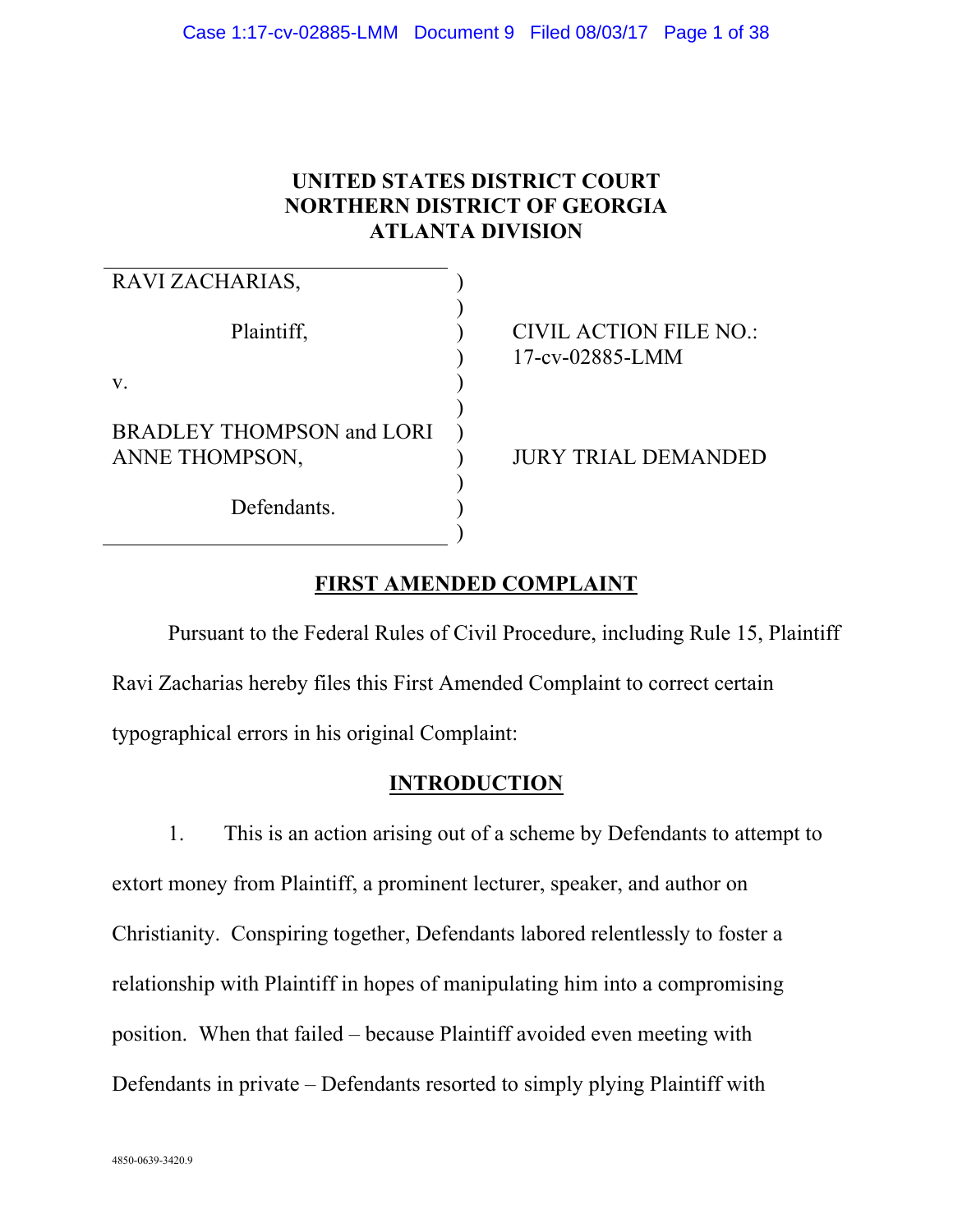electronic messages containing unwanted, offensive, sexually explicit language and photographs. Then, falsely representing that Plaintiff had solicited those materials – when in fact he repeatedly asked that Defendants stop sending them and even set his account to block further messages – Defendants began making extortionate demands – insisting on an exorbitant payment or else they would use the materials and their lies about the materials to damage Plaintiff's family, reputation, and career.

2. More specifically, Defendants attempted to coax Plaintiff into meeting Defendant Lori Anne Thompson privately and/or into inappropriate online activity with Ms. Thompson, so that they could portray an inappropriate relationship with Ms. Thompson. Defendants hoped they could use evidence of this to threaten disclosure of such relationship unless Plaintiff paid Defendants a substantial sum of money. These attempts did not work. Plaintiff never met Ms. Thompson privately and never solicited any inappropriate online activity with Ms. Thompson. Nevertheless, Defendants repeatedly sent unsolicited and unwanted messages to Plaintiff, including sexually explicit photographs and messages and extortionate communications, called Plaintiff, and, on at least one occasion, showed up at Plaintiff's place of business, appeared outside Plaintiff's home, and contacted Plaintiff's daughter.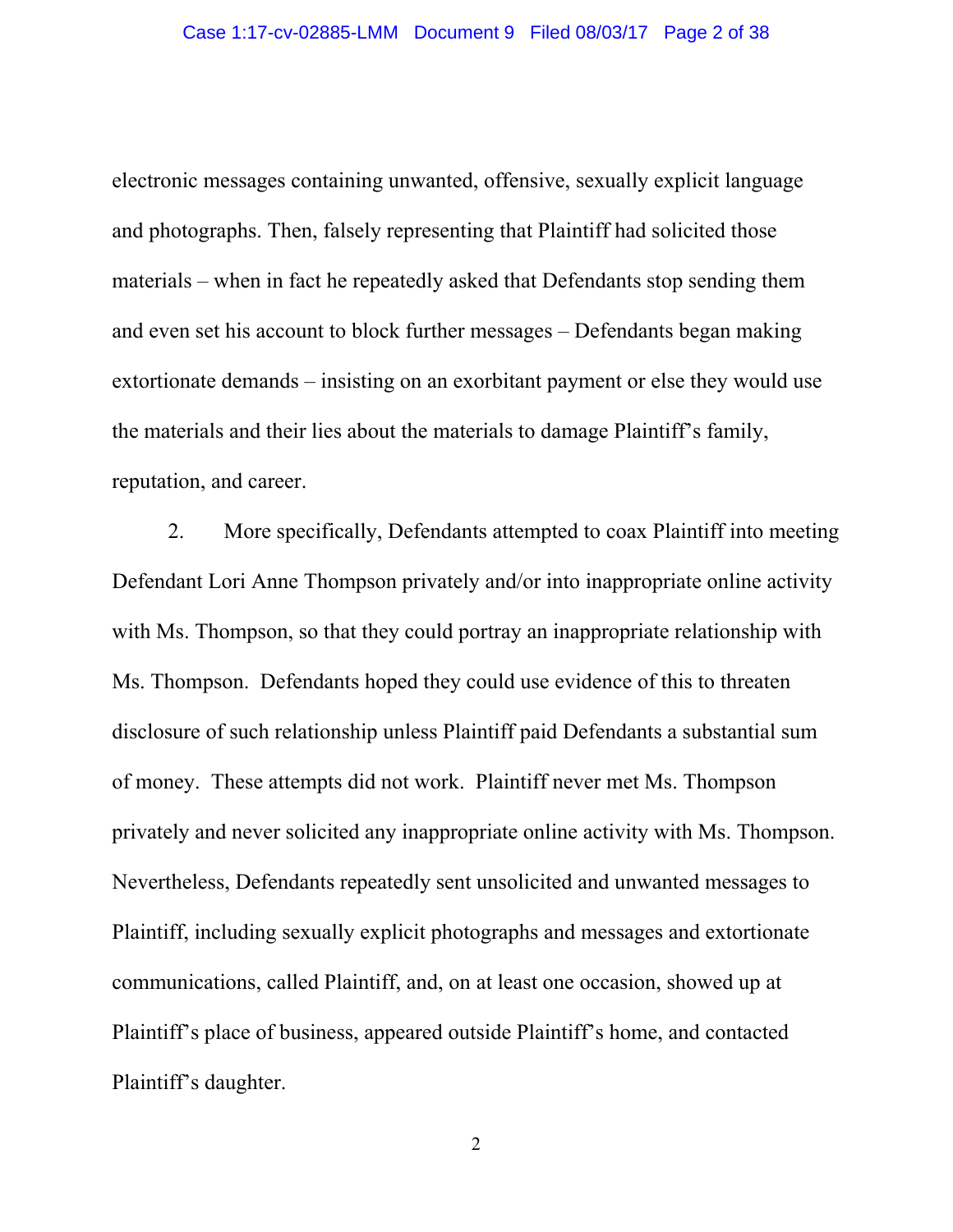3. Through the design and execution of their scheme, Defendants have engaged in numerous wrongful and tortious acts, displaying rank bad faith, and Plaintiff has suffered and continues to suffer harm as a result.

### **PARTIES**

4. Plaintiff is an individual who resides in Alpharetta, Georgia.

5. Defendant Bradley Thompson is an individual who resides in Belleville, Ontario, Canada. Service may be made on Mr. Thompson by personally serving him at 168 Sunrise Drive, RR#7, Bellville, Ontario K8N 4Z7, Canada.

6. Defendant Lori Anne Thompson is an individual who also resides in Bellville, Ontario, Canada. Service may be made on Ms. Thompson by personally serving her at 168 Sunrise Drive, RR#7, Bellville, Ontario K8N 4Z7, Canada.

### **JURISDICTION**

7. Pursuant to 28 U.S.C. § 1332, this Court has subject matter jurisdiction over this dispute because the matter in controversy exceeds \$75,000.00 in value, exclusive of interest and costs, and there is complete diversity of citizenship between Plaintiff and Defendants.

8. Pursuant to 28 U.S.C. § 1331, this Court has subject matter jurisdiction over this dispute because the matter in controversy exceeds \$75,000.00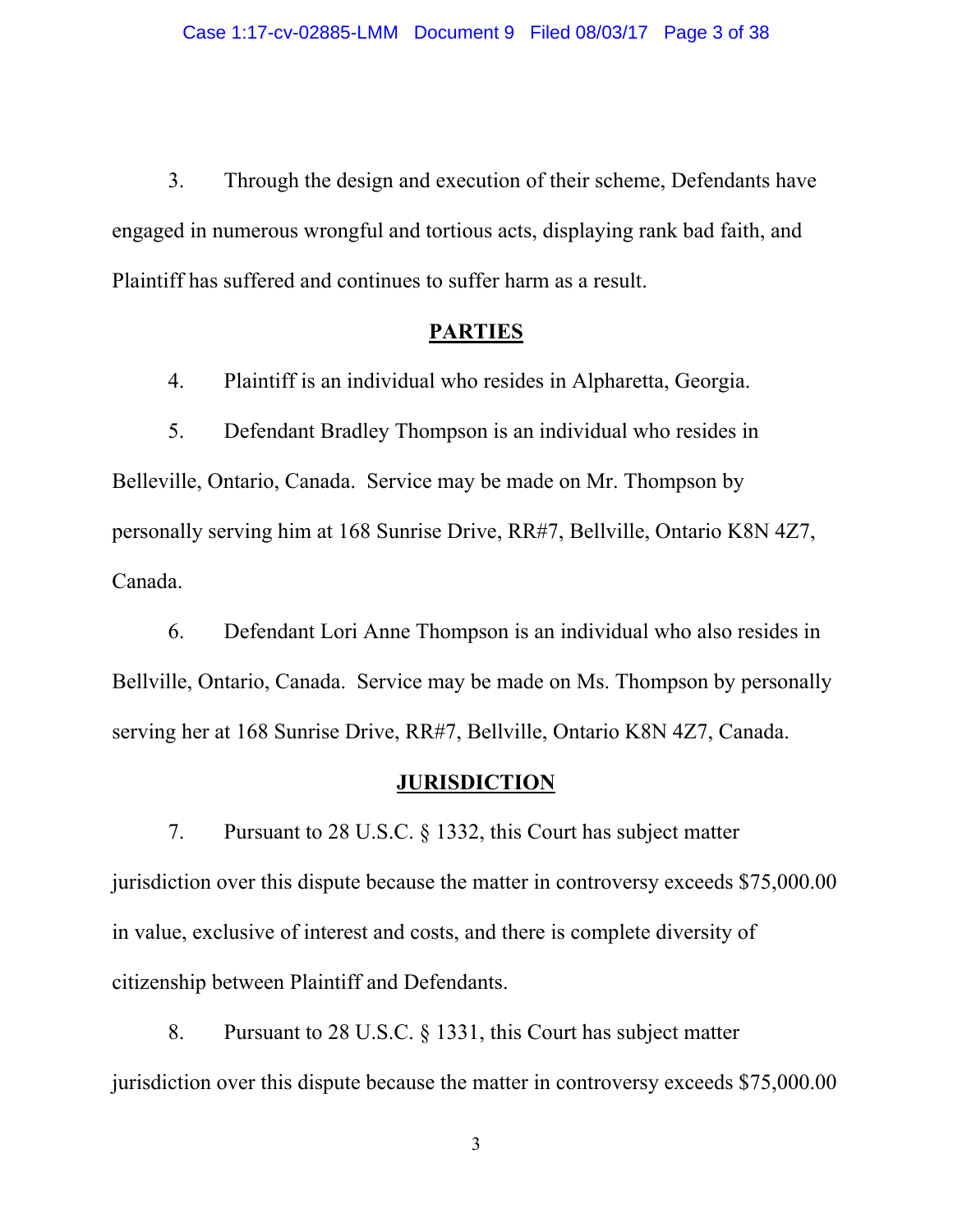in value, exclusive of interest and costs, and this is an action that arises under the laws of the United States.

9. Defendants are subject to personal jurisdiction in Georgia because, among other things, and as shown herein, (i) they have committed a tortious act within this state, and (ii) they have committed tortious injury in this state and have engaged in a persistent course of conduct within this state.

#### **VENUE**

10. Pursuant to 28 U.S.C. § 1391, venue is proper in the Northern District of Georgia since a substantial part of the events or omissions giving rise to the claims occurred within this District, and since Defendants are not residents in the United States.

### **FACTUAL ALLEGATIONS**

#### *Plaintiff's Work and Ravi Zacharias International Ministries*

11. Plaintiff is a prominent lecturer, speaker, and author, and is the founder and president of Ravi Zacharias International Ministries ("RZIM").

12. RZIM is an interdenominational ministry that has existed for 33 years, with offices around the world, and is a Section  $501(c)(3)$  organization under the U.S. Internal Revenue Code that was founded for the purpose of presenting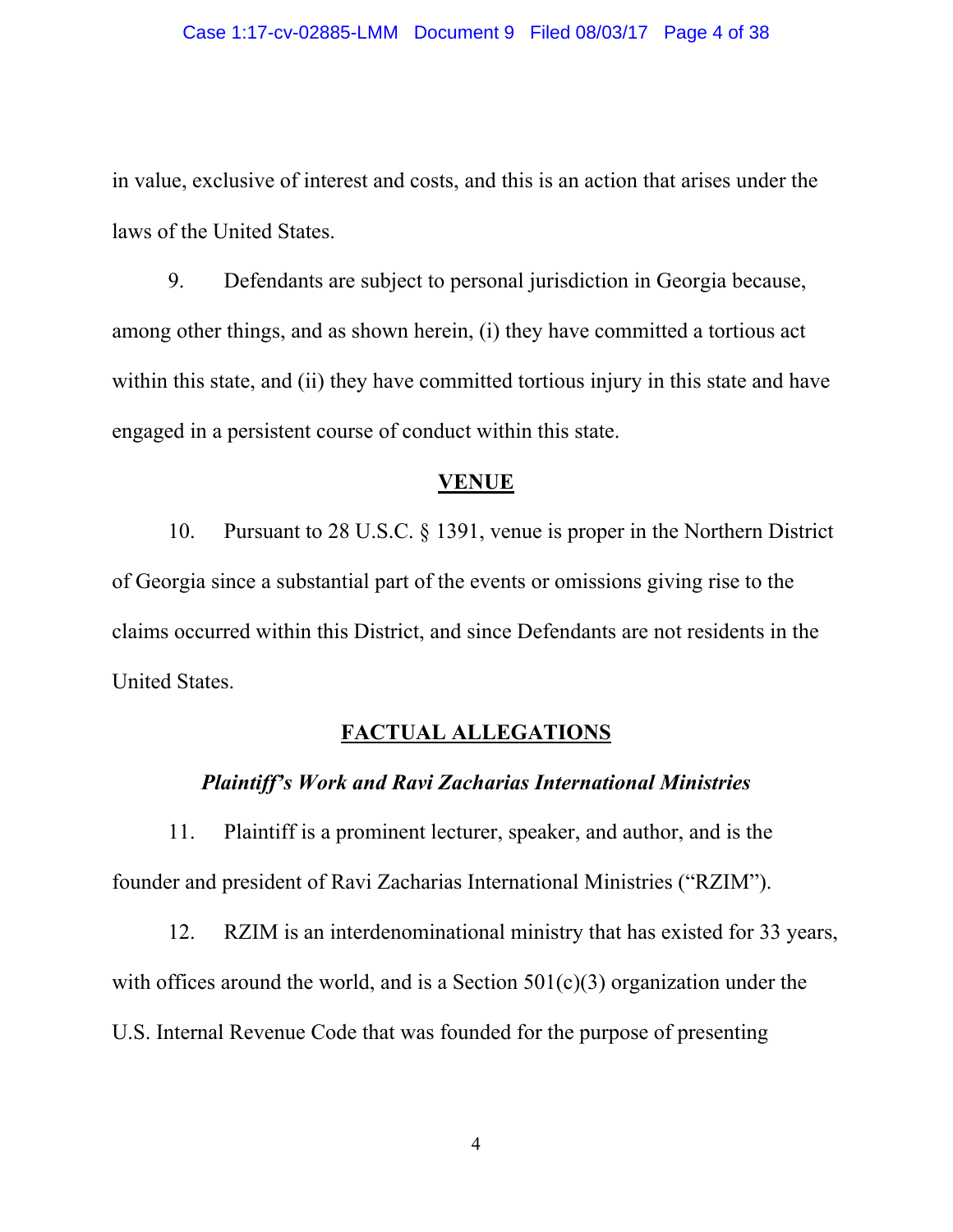Biblical truth on a worldwide basis, with an emphasis on, among other things, evangelism and providing humanitarian aid to those at risk within a society.

13. RZIM is classified as a publicly supported organization, and such support is contributed mainly by interested individuals, churches, foundations and, to a lesser extent, through the sale of Ministry-produced materials, such as seminar programs, books, and radio programs.

14. RZIM is not a church and does not provide formal counseling services, therapy, or any other type of professional advice to non-employees.

15. In pursuit of RZIM's purpose, Plaintiff has authored over twenty-five books, spoken all over the world, including at prominent universities, and has been consulted by U.S. Congressmen, Governors, and other world leaders.

16. Indeed, Plaintiff's success, as well as RZIM's success, is due to Plaintiff's reputation as an astute and articulate defender of Christianity, and as a person of great spiritual and intellectual integrity.

17. Plaintiff is not a counselor, therapist, or pastor, and he does not operate a church.

### *Defendants' Scheme and Conspiracy to Extort Money from Plaintiff*

18. Prior to their current scheme, on at least one other occasion, the Thompsons have sought a sum of money from an individual whose employment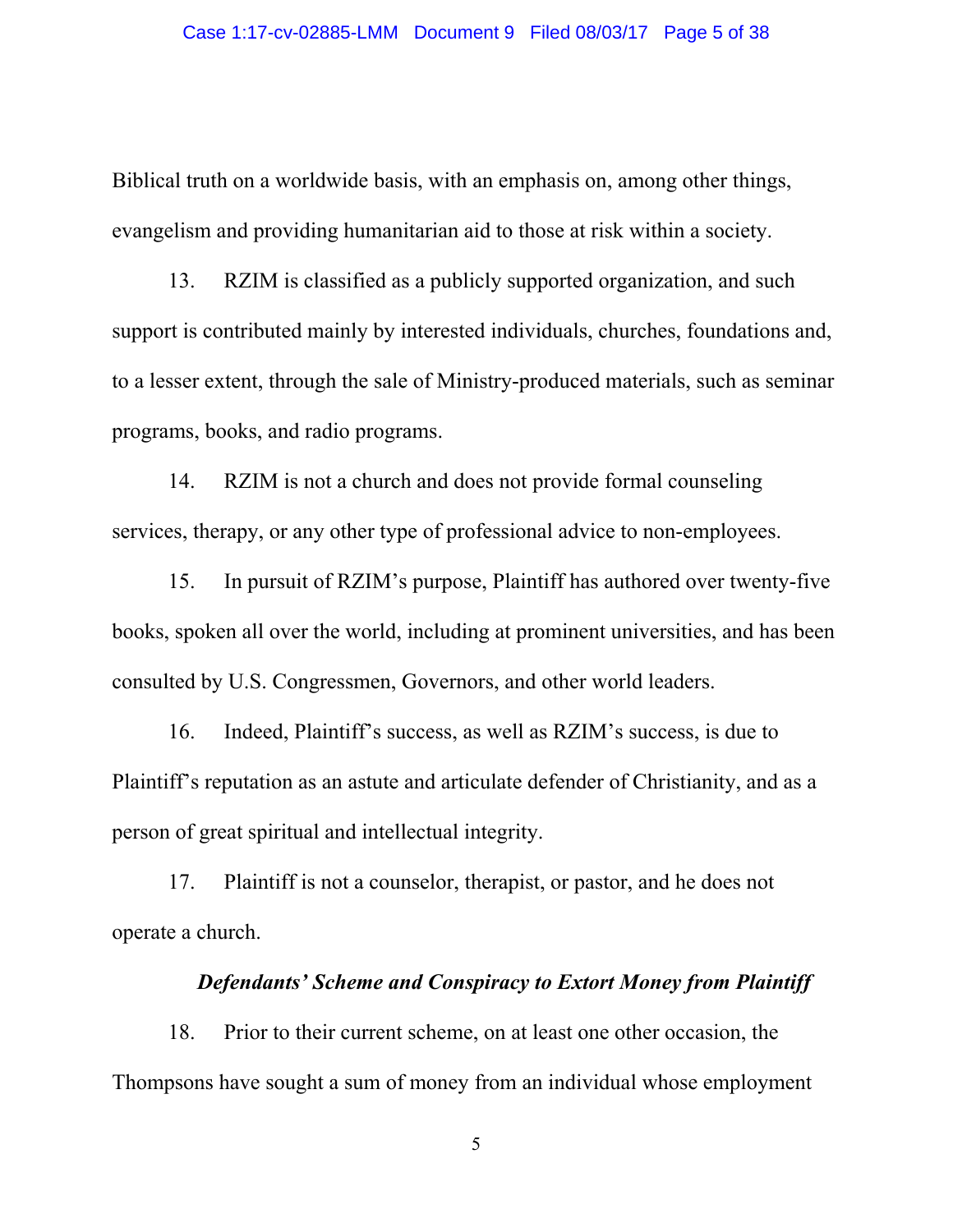related to espousing Christian faith. Specifically, in 2008, Mr. Thompson filed a lawsuit against a pastor and a church, seeking damages based on allegations that the pastor used his religious position to coerce Mr. Thompson into making certain ill-advised loans and investments.

19. On information and belief, the 2008 lawsuit was dismissed in 2010 after the parties entered into a settlement.

20. On information and belief, sometime after the settlement, the Thompsons began experiencing significant financial distress.

21. As part of the current scheme, Defendants decided that evidence depicting an inappropriate relationship (in person, online, or otherwise) between Ms. Thompson and a prominent, pious individual like Plaintiff would enable them to force the individual to pay an exorbitant sum of money under the threat of the disclosure of such relationship to the individual's employer, wife, and the public.

22. On or about October 3, 2014, Plaintiff spoke in Kingston, Ontario, Canada at a conference that the Thompsons attended.

23. As is often the case, after Plaintiff spoke, numerous conference attendees, including the Thompsons, approached Plaintiff to discuss various topics, to take photographs, or to simply meet Plaintiff. The Thompsons, however, waited until almost all other attendees had left.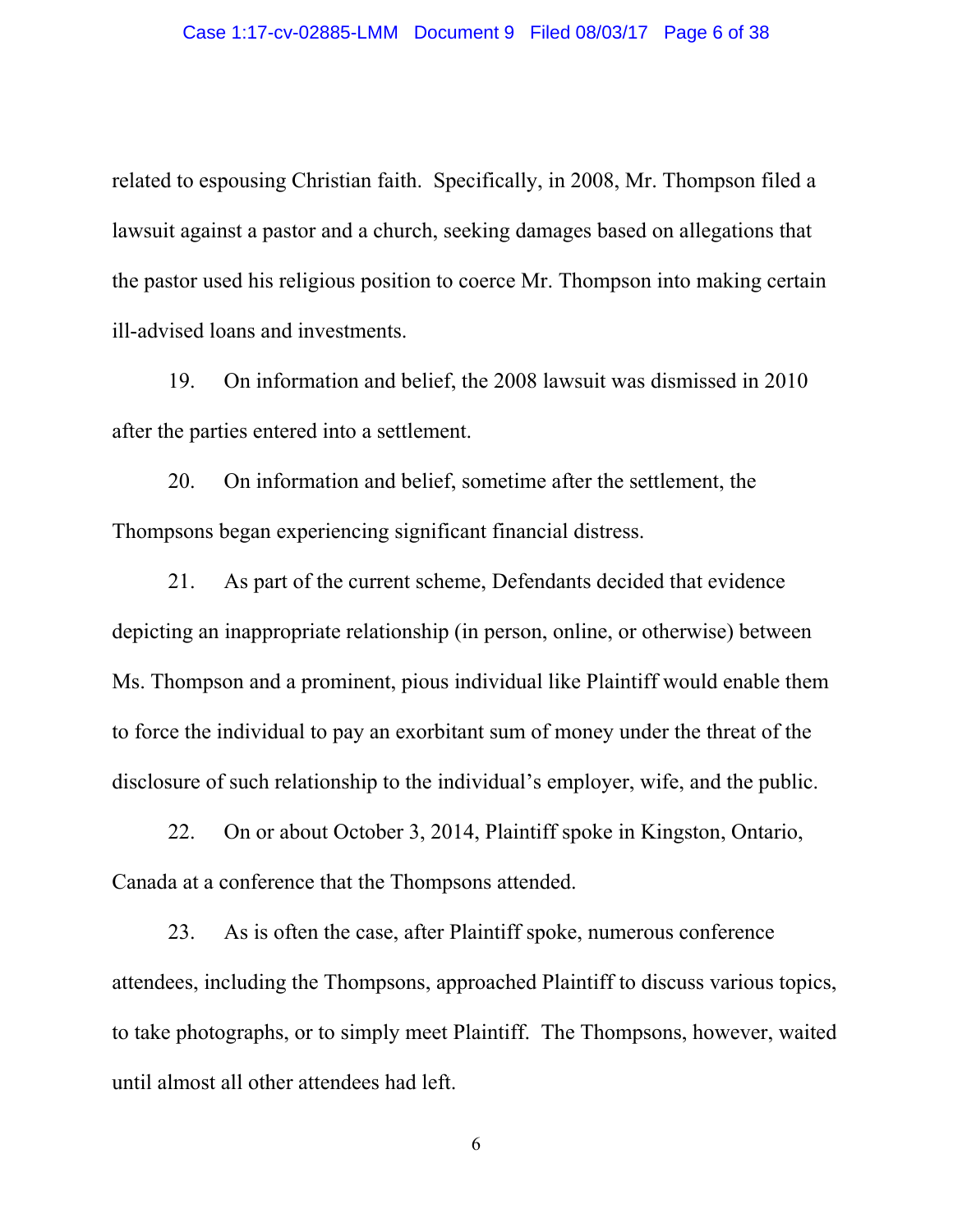24. Among the attendees that approached Plaintiff, the Thompsons were unusually furtive in their attempt to meet and maintain a conversation with Plaintiff.

25. Ms. Thompson asked Plaintiff to reach out to her husband with more information about RZIM and its mission. Following his usual practice, Plaintiff reached out to certain attendees, including Mr. Thompson, who had expressed an interest in learning more about RZIM and its mission. Plaintiff sent an e-mail to Mr. Thompson, in which Plaintiff told Mr. Thompson he was sending a book and asked Mr. Thompson if he would consider attending one of RZIM's educational programs.

26. At no point during these initial discussions or any time after did either of the Thompsons ask for, receive or inquire about formal counseling services from Plaintiff. Indeed, Plaintiff is not a counselor, therapist, or pastor and does not provide any type of professional treatment or counseling.

27. Sometime after the parties' initial meeting at the conference in Kingston, the Thompsons attended another event at which Plaintiff spoke in Toronto.

28. During that event, Ms. Thompson found Plaintiff's daughter, and began asking her intrusive questions about, among other things, Plaintiff's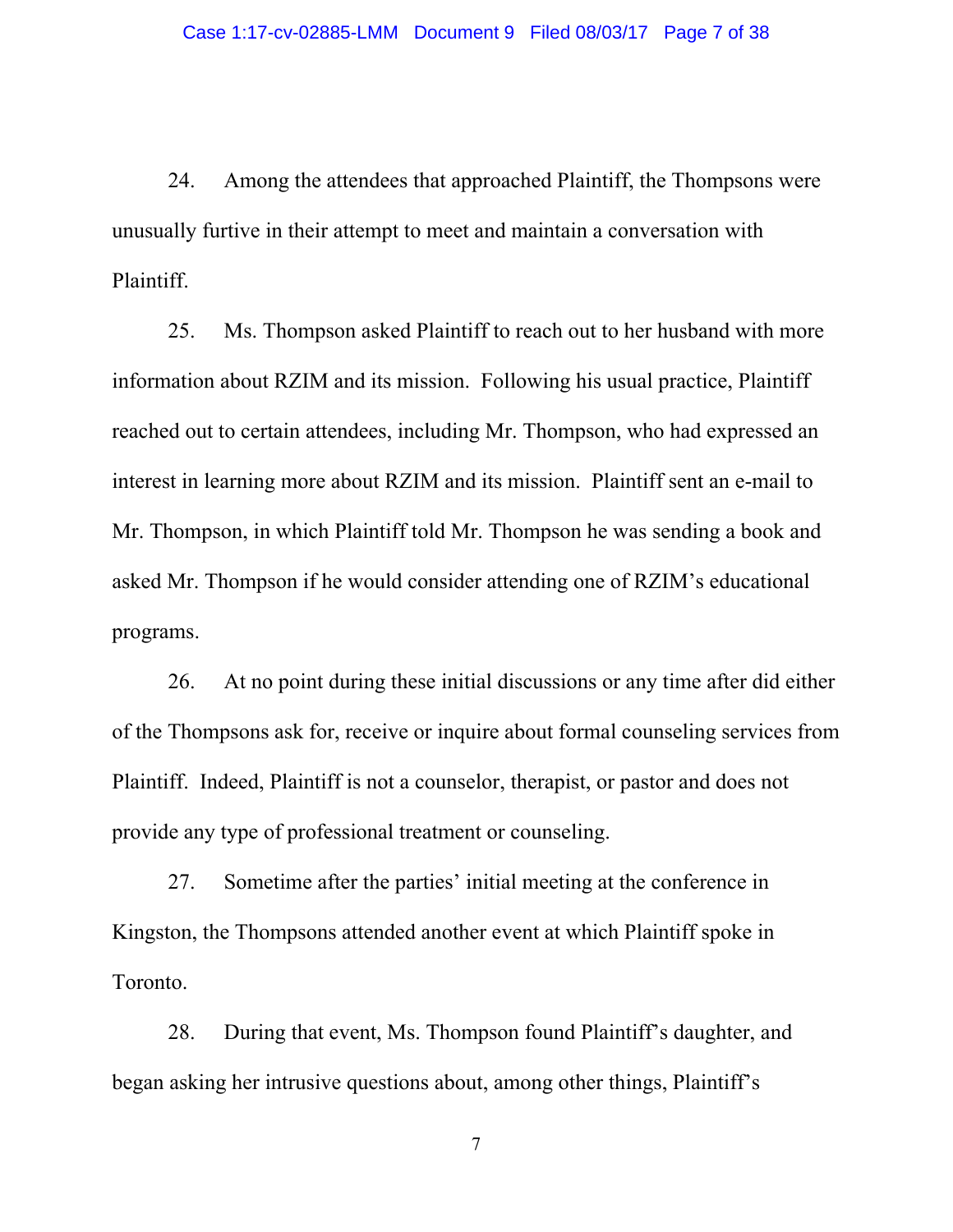daughter's recent divorce. Plaintiff's daughter was offended and considered Ms. Thompson's behavior and demeanor to be aggressive and disturbing.

29. The Thompsons again approached Plaintiff and, this time, asked if he would attend dinner with them. Plaintiff agreed, and the Thompsons, Plaintiff, and Plaintiff's wife attended a dinner at a restaurant in or near Toronto. After the dinner, Plaintiff's wife said that she felt "uneasy" about the Thompsons.

30. The dinner in Toronto was the last time Plaintiff had a substantive face-to-face communication with the Thompsons.

31. Plaintiff expected to hear again from Mr. Thompson about his interest in RZIM and its mission. Plaintiff believed that Mr. Thompson was interested in becoming a supporter of RZIM. Instead, Ms. Thompson reached out to Plaintiff and the two engaged in a friendly correspondence.

32. Like many other fans and friends of Plaintiff, Ms. Thompson reached out to Plaintiff via e-mail over the next year to pray, and discuss issues like health and wellbeing. In particular, Ms. Thompson represented that she was a physiotherapist and/or an ergonomist and provided advice about his back pain. Plaintiff has had two major back surgeries, and his back pain was something that he had publicly spoken about and is found in writings publicly available online.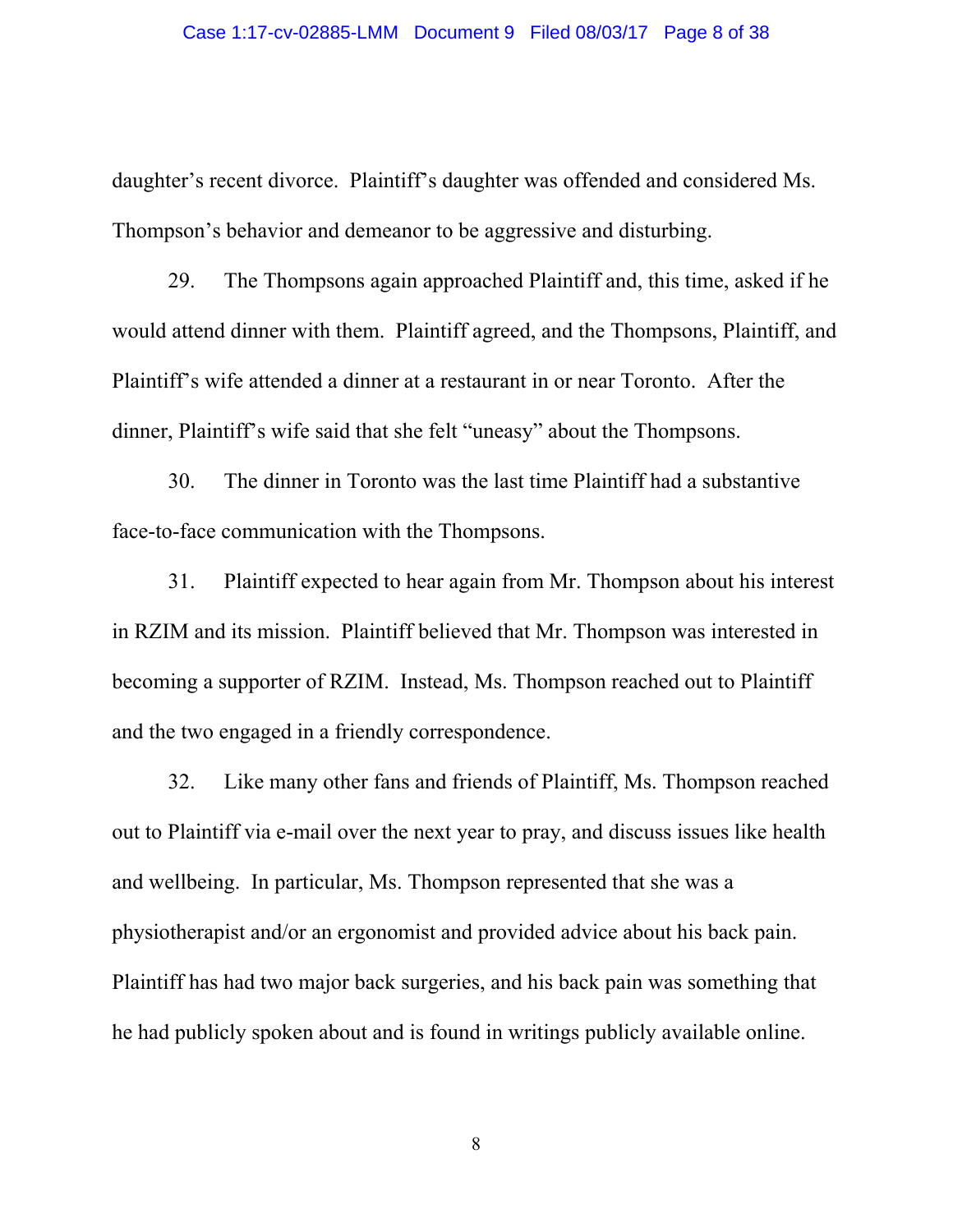33. As is typical with some e-mail messages from fans and supporters, including Ms. Thompson, Plaintiff was unable to respond due to time constraints and, when he did, often did not recall who the sender was (or if he had ever met the sender at all) and simply responded with a short, friendly response.

34. Plaintiff often was brief in his response to Ms. Thompson. He thanked her for her prayers and appreciated her kindness, but he did not understand the motivation behind her messages. Ms. Thompson suggested she might support RZIM monetarily, but Defendants never donated to or otherwise supported RZIM monetarily.

35. As part of Defendants' scheme, however, the Thompsons were relentless in their quest to get Plaintiff's attention and implant Ms. Thompson into his life. Ms. Thompson repeatedly contacted Plaintiff. As a result of Ms. Thompson's repeated messages, Plaintiff began to consider Ms. Thompson as a friend, in addition to a fan and supporter of RZIM's mission and Plaintiff's work.

36. As Plaintiff does with colleagues, certain friends and family members with whom he engages in more substantive communications, Plaintiff asked Ms. Thompson that she communicate with him via private BlackBerry Messenger ("BBM")—a more secure method of communication than e-mail given its superior security and encryption capabilities.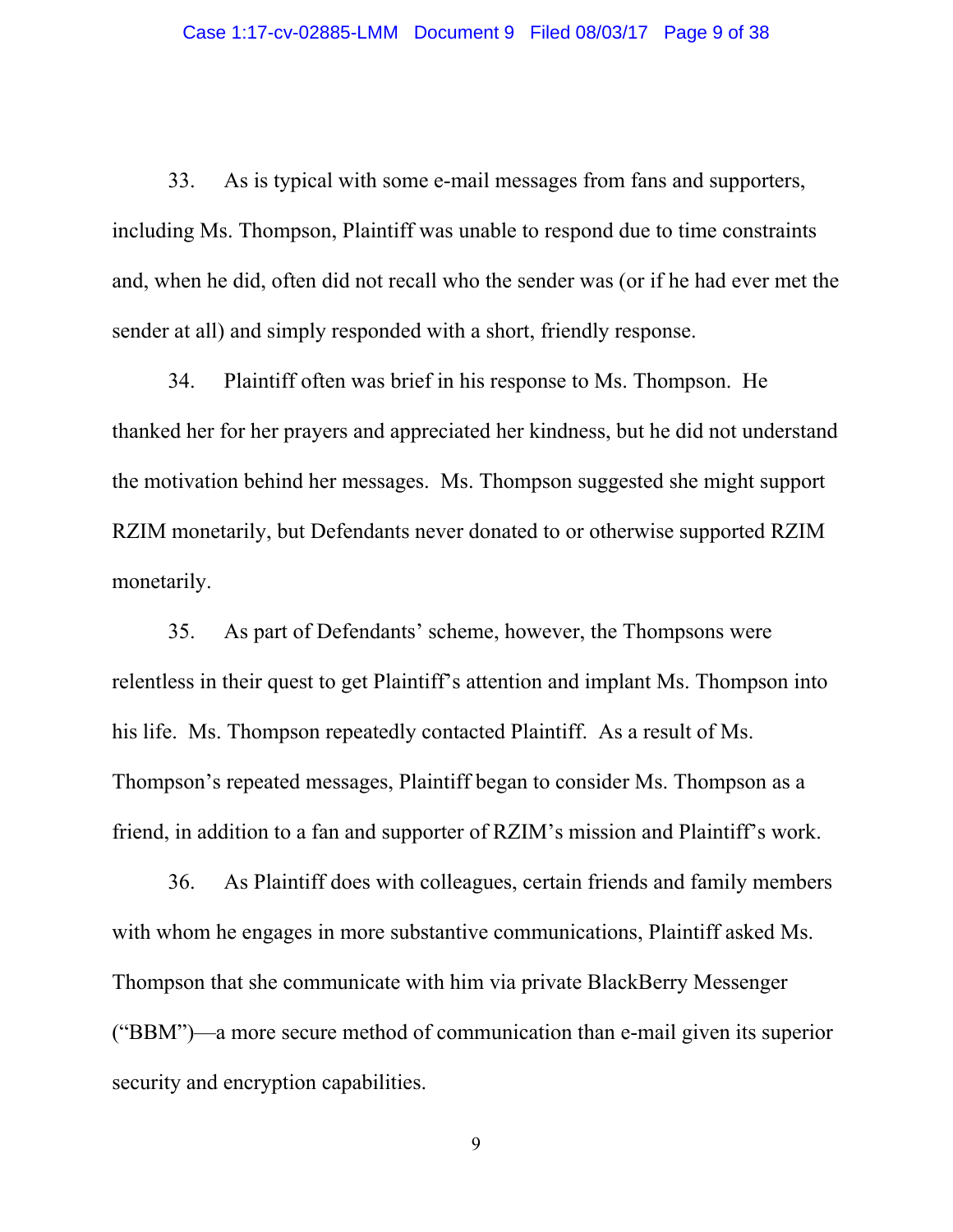37. Plaintiff uses BBM's secure method of communication because, in the course of his work, he frequently travels to countries in the Middle East and other parts of the world with leaders or groups that are hostile to Christianity and, specifically, to Plaintiff. Plaintiff frequently receives death threats originating from these countries and, further, his electronic devices and online accounts have been the target of many hacking attempts. Additionally, his mobile phone has been taken and briefly held by local authorities on a few occasions when visiting Islamic countries.

38. During this period, Plaintiff discussed the same topics with Ms. Thompson that he discussed with other friends and fans: work, spirituality, family, books, and authors. At no point did Ms. Thompson ask for, receive, or inquire about receiving spiritual or marital counseling or therapy. Indeed, Plaintiff does not provide such formal counseling or therapy to anyone.

39. Over the course of the two years following their initial meeting, however, Ms. Thompson attempted to escalate her relationship with Plaintiff through repeated and persistent BBM messages, e-mails, by sending gifts through the mail, and by traveling from Canada to Georgia on two occasions, but Plaintiff did not meet her in person.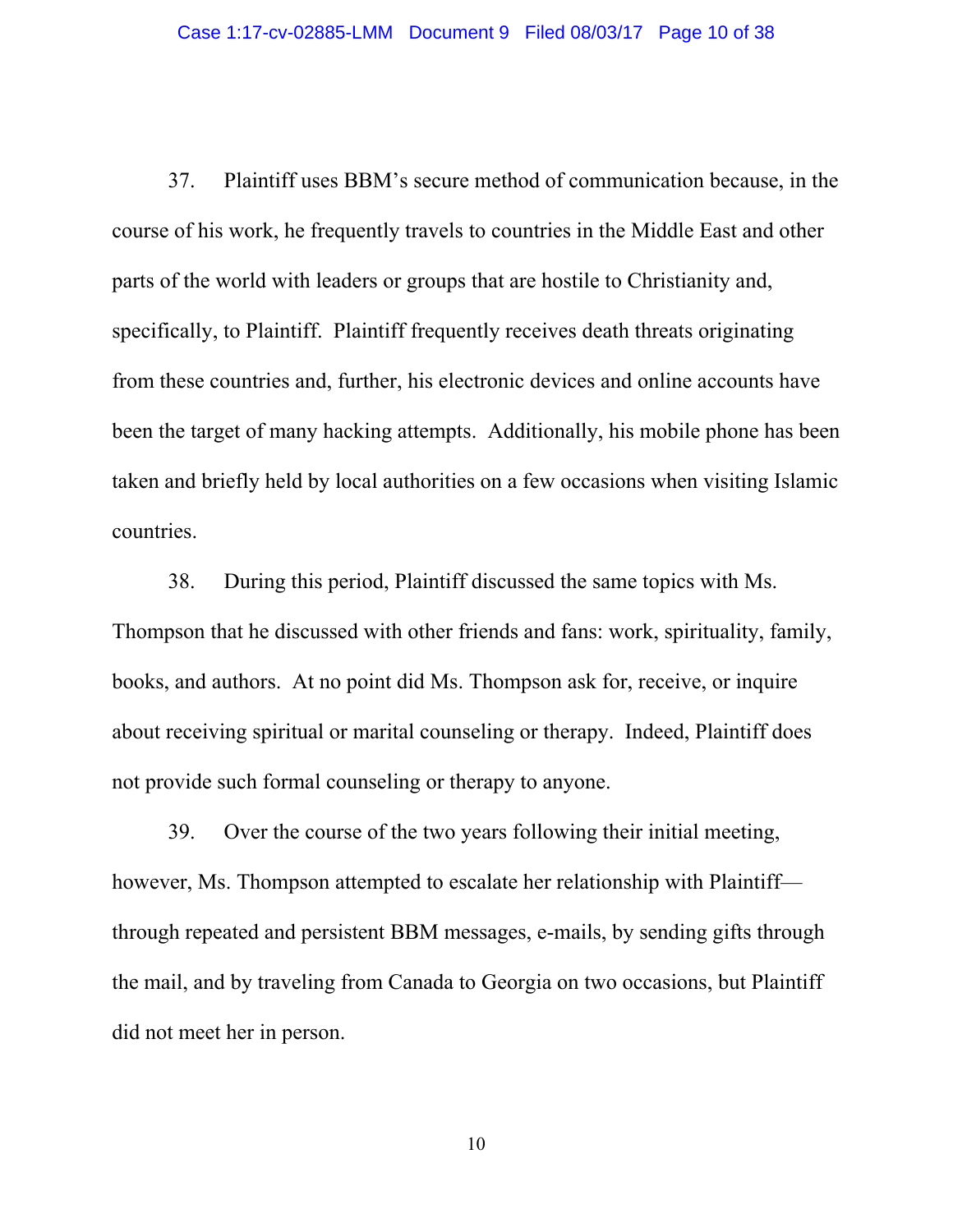### *Defendants' Attempts to Coax Plaintiff into Meeting Ms. Thompson Privately*

40. In December 2015, Ms. Thompson obtained Plaintiff's home address under the guise of sending him a Christmas gift.

41. Sometime thereafter, Ms. Thompson traveled to Georgia. She visited RZIM's office and asked Plaintiff's assistant for a tour of the office. Additionally, Ms. Thompson drove to and appeared outside Plaintiff's home. Plaintiff, having been informed of her visit, intentionally left the area to avoid contact with Ms. Thompson.

42. Plaintiff was not in the area when Ms. Thompson visited and purposefully avoided meeting Ms. Thompson.

43. Plaintiff found Ms. Thompson's visit to Georgia strange at the time, but he convinced himself that her actions were those of an enthusiastic fan and supporter of RZIM's mission, or of a misguided friend. In particular, Plaintiff found Ms. Thompson's visit to his neighborhood and her surveying of his home to be very troubling.

44. On one visit to Georgia, Ms. Thompson unsuccessfully attempted to contact one of Plaintiff's daughters.

45. Ms. Thompson attempted to meet Plaintiff on other occasions as well, but Plaintiff rebuffed all of these attempts. For example, Ms. Thompson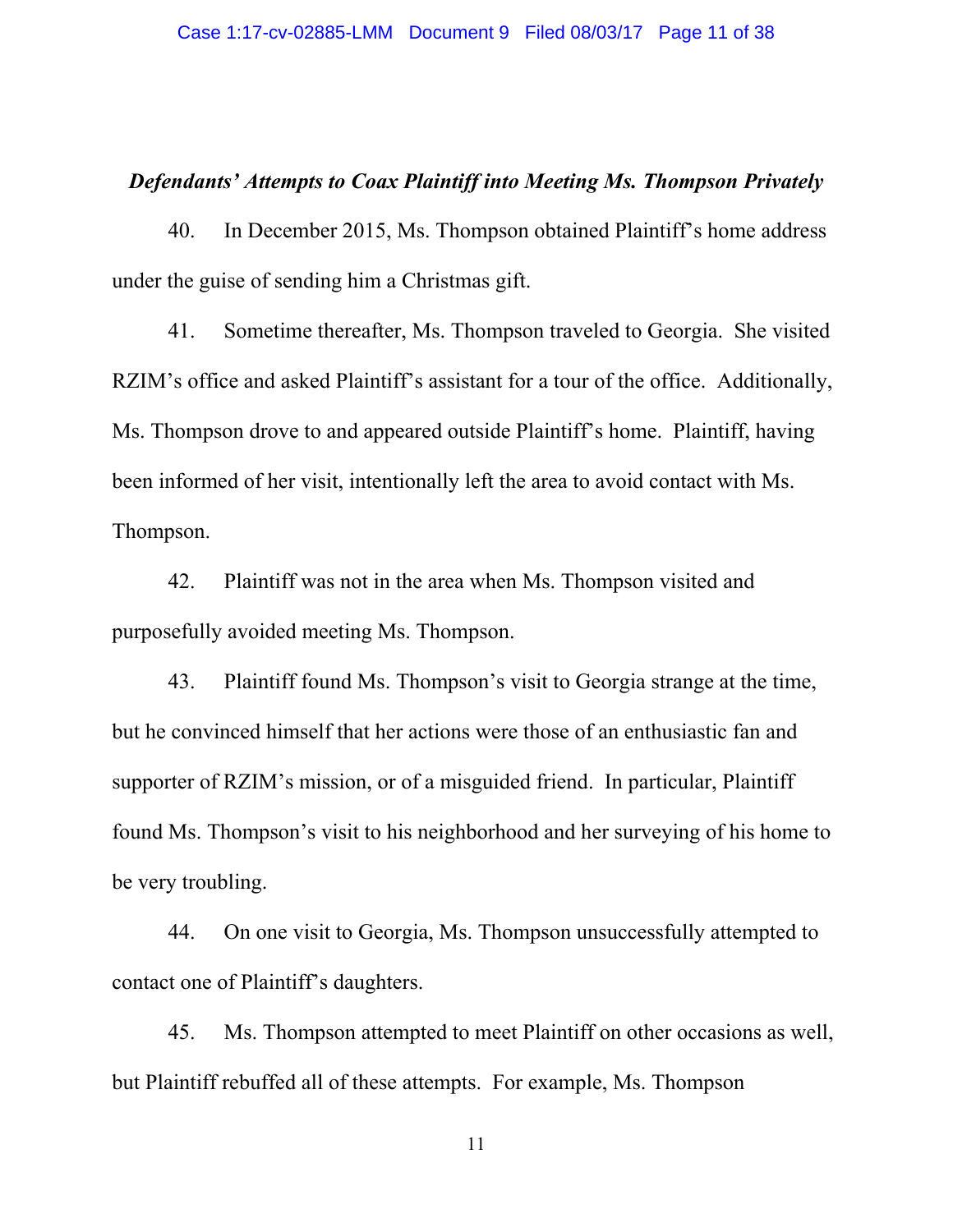represented that she was a physiotherapist and/or an ergonomist and volunteered to meet Plaintiff and treat his back pain.

46. Plaintiff rejected Ms. Thompson's offers to meet in order to treat his back pain.

47. Ms. Thompson also asked if she could accompany Plaintiff on one of his ministry trips to India, a request he did not entertain.

48. Plaintiff never had any inappropriate physical contact with Ms. Thompson. In fact, Plaintiff never met Ms. Thompson privately.

49. Defendants failed to coax Plaintiff into meeting with Ms. Thompson privately so that they could use such meeting as part of their scheme to extort money from Plaintiff.

# *Defendants' Attempts to Coax Plaintiff into an Inappropriate Online Relationship*

50. Recognizing that they would be unable to persuade Plaintiff to meet Ms. Thompson privately, Defendants attempted to coax Plaintiff into an inappropriate online relationship with Ms. Thompson.

51. To do this, Ms. Thompson, at all times without Plaintiff's solicitation, gradually introduced inappropriate topics into conversations with Plaintiff, and then eventually introduced sexual topics. For example, she began expressing her love for Plaintiff, and then began making sexually suggestive statements.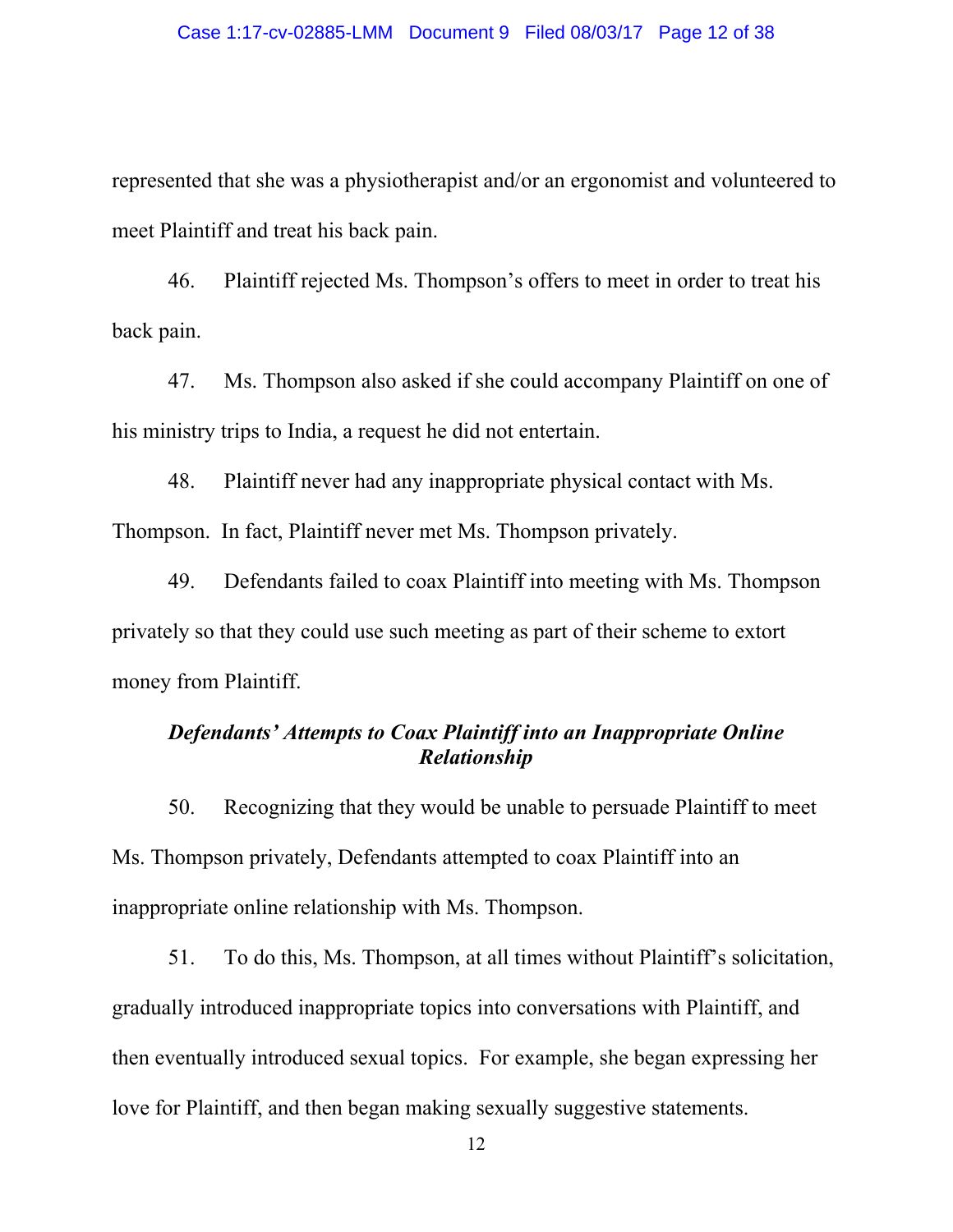52. At no point did Plaintiff initiate or solicit any lewd or inappropriate discussions. Such discussions were entirely one-sided (by Ms. Thompson) and unwanted by Plaintiff.

53. In or around February 2016, Ms. Thompson began sending innocuous photographs of herself and family via e-mail and BBM, but eventually began sending sexually explicit photographs through BBM.

54. For example, at first, Ms. Thompson sent photographs of herself with her family and pet, but as time went by, she sent photographs of herself stretching and in very scanty clothing and suggestive positions under the guise that these were exercises that would help Plaintiff's back, and then she began sending photographs with less clothing, and ultimately in the nude. Ms. Thompson took these photographs in her office, car, and home.

55. At no point did Plaintiff solicit or ask for any inappropriate photographs. Furthermore, Plaintiff never sent to Ms. Thompson any inappropriate photographs of himself.

56. In fact, Plaintiff asked Ms. Thompson to stop sending him inappropriate material.

57. Ms. Thompson agreed to stop sending Plaintiff such material, but then began sending photographs again and told Plaintiff that she could not help herself.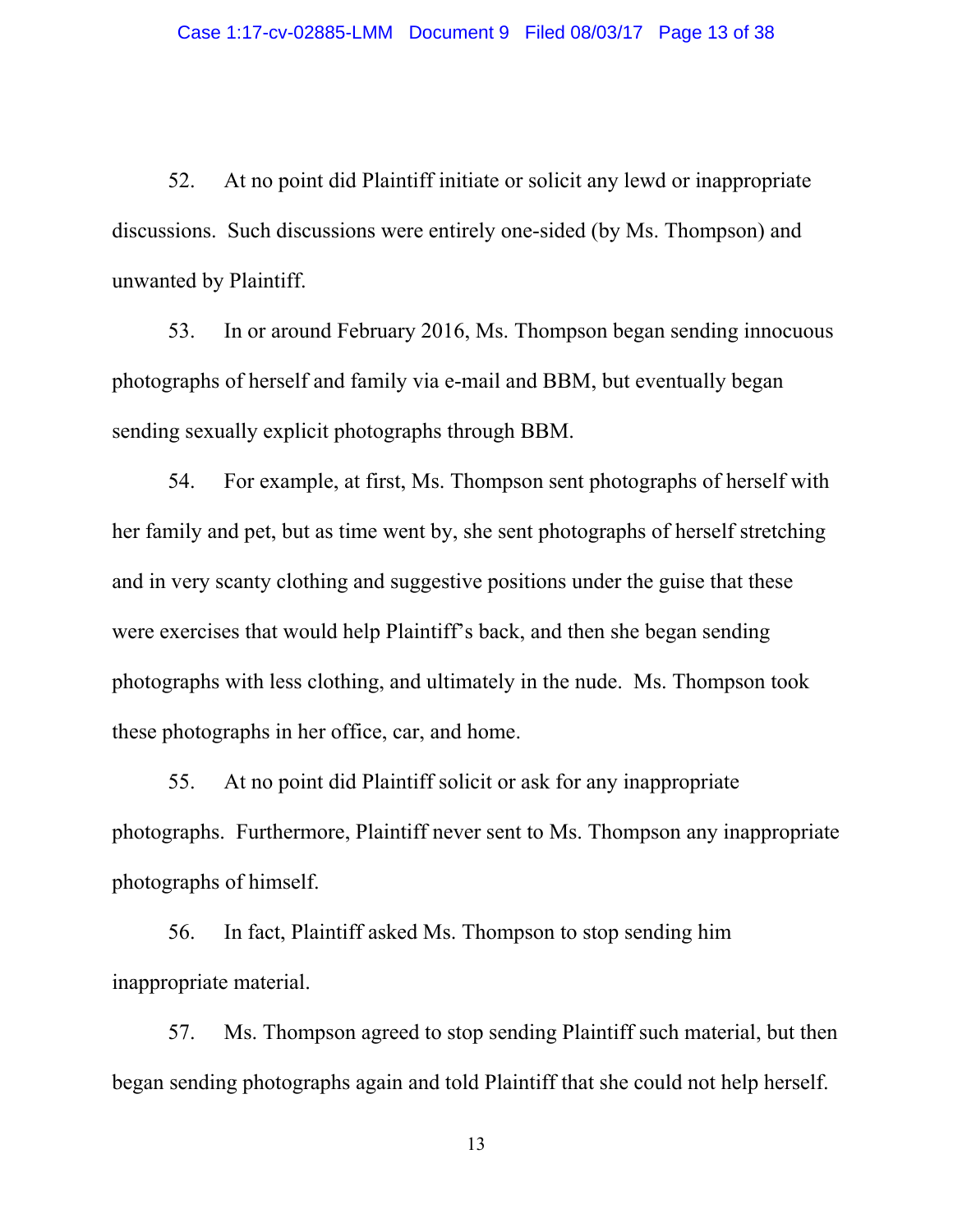58. When Plaintiff blocked and/or directed Ms. Thompson's BBM messages to his spam folder, Ms. Thompson created new BBM identification numbers and continued to send inappropriate photographs and messages. Additionally, on at least two occasions, Plaintiff rejected Ms. Thompson's online request for further BBM chats.

# *Defendants' Attempts to Extract Damaging Statements from Plaintiff*

59. As a result of Ms. Thompson's inappropriate messages and her failure to stop sending such messages when asked, Plaintiff sought to end his "friendship" with Ms. Thompson.

60. Recognizing that they would be unable to persuade Plaintiff to engage in any inappropriate behavior, as part of their scheme, Defendants decided to become confrontational with Plaintiff to attempt to extract damaging statements that could support their extortion scheme.

61. Specifically, on or about October 29, 2016, weeks after Plaintiff had cut off all contact with Ms. Thompson, Ms. Thompson e-mailed Plaintiff to inform him that she planned to tell her husband about the inappropriate messages she had sent Plaintiff. She further told Plaintiff that her husband had a bad temper. She had given examples of his violent temper before.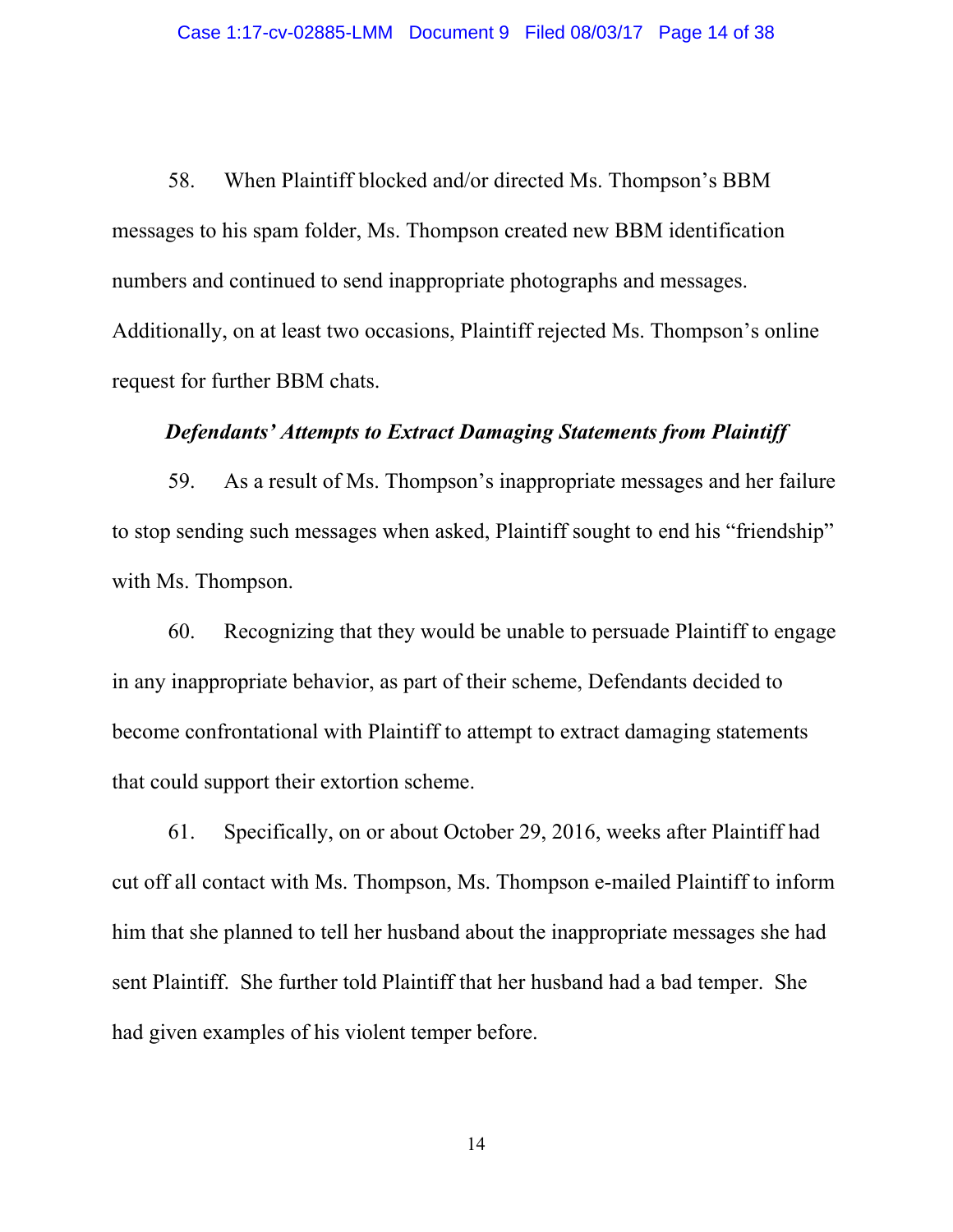62. Additionally, in an obvious attempt to extract statements from Plaintiff that could be spun as an apology or admission for wrongful acts (that could, in turn, be used to extort money from Plaintiff), Ms. Thompson asked Plaintiff "how could [he] a 70-year-old man ask [] a mother of four to take [her] clothes off?"

63. Plaintiff was surprised by Ms. Thompson's e-mail because all inappropriate photographs and messages had been one-sided and he had repeatedly blocked Ms. Thompson and asked her to stop contacting him.

64. Additionally, Plaintiff, who was worried about his physical well-being and his reputation being unfairly tarnished, pleaded with Ms. Thompson not to escalate the situation. Ms. Thompson's tone had moved from affectionate adulation to contemptible accusation based upon groundless accusations.

65. In response, individuals (who identified themselves as "counsellors") sent the following e-mail from Ms. Thompson's e-mail address

(loriannethompson@icloud.com):

We are Lori Anne's counsellors and she is currently receiving intensive counselling with us to find healing and restoration for her marriage. It is not her intent to share what has happened to anyone except her husband—which is necessary for any hope of marital restoration. And we are bound by confidentiality. We need assurance from you that you will not harm yourself. Otherwise, we will find it necessary to contact 911 in your location. We await your prompt response. Thank you.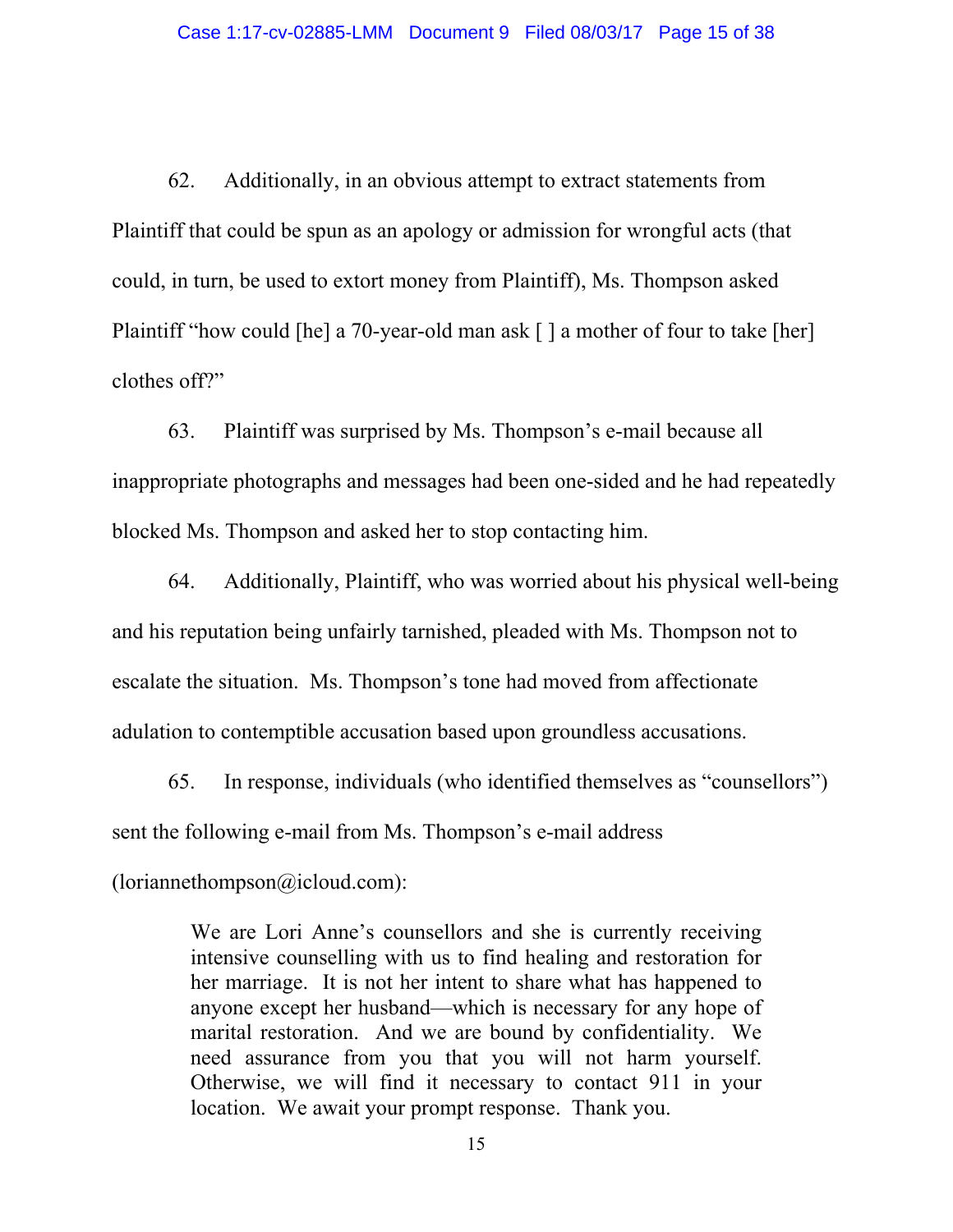66. On information and belief, the above e-mail was not written by a counselor but, instead, by the Thompsons or some other third-party that conspired with the Thompsons as part of the scheme to extort money from Plaintiff.

67. Plaintiff continued to distance himself from the Thompsons but remained amicable out of fear for his family's safety and of potential damage to his professional reputation if he upset the Thompsons.

68. On or about November 16, 2016, however, Plaintiff received a text message from Ms. Thompson's phone number that simply asked, "Apology?"

69. Shortly thereafter, Plaintiff received an e-mail from Mr. Thompson:

That was me not Lori Anne who texted you "Apology?" I thought you would have canceled your email account or might not respond to me.

I should have put my name on the email so you would not think it was her. I apologize. She has turned over all controls of internet access and email accounts to me.

We are devastated but have reached out to get some help to try to recover. Which we will do. I hope you can too.

70. On information and belief, in attempting to conduct their scheme,

Defendants mistakenly sent the "Apology?" text message from Ms. Thompson's

phone, instead of from Mr. Thompson's phone. Mr. Thompson's follow-up e-mail

was an attempt to cover up the mistake.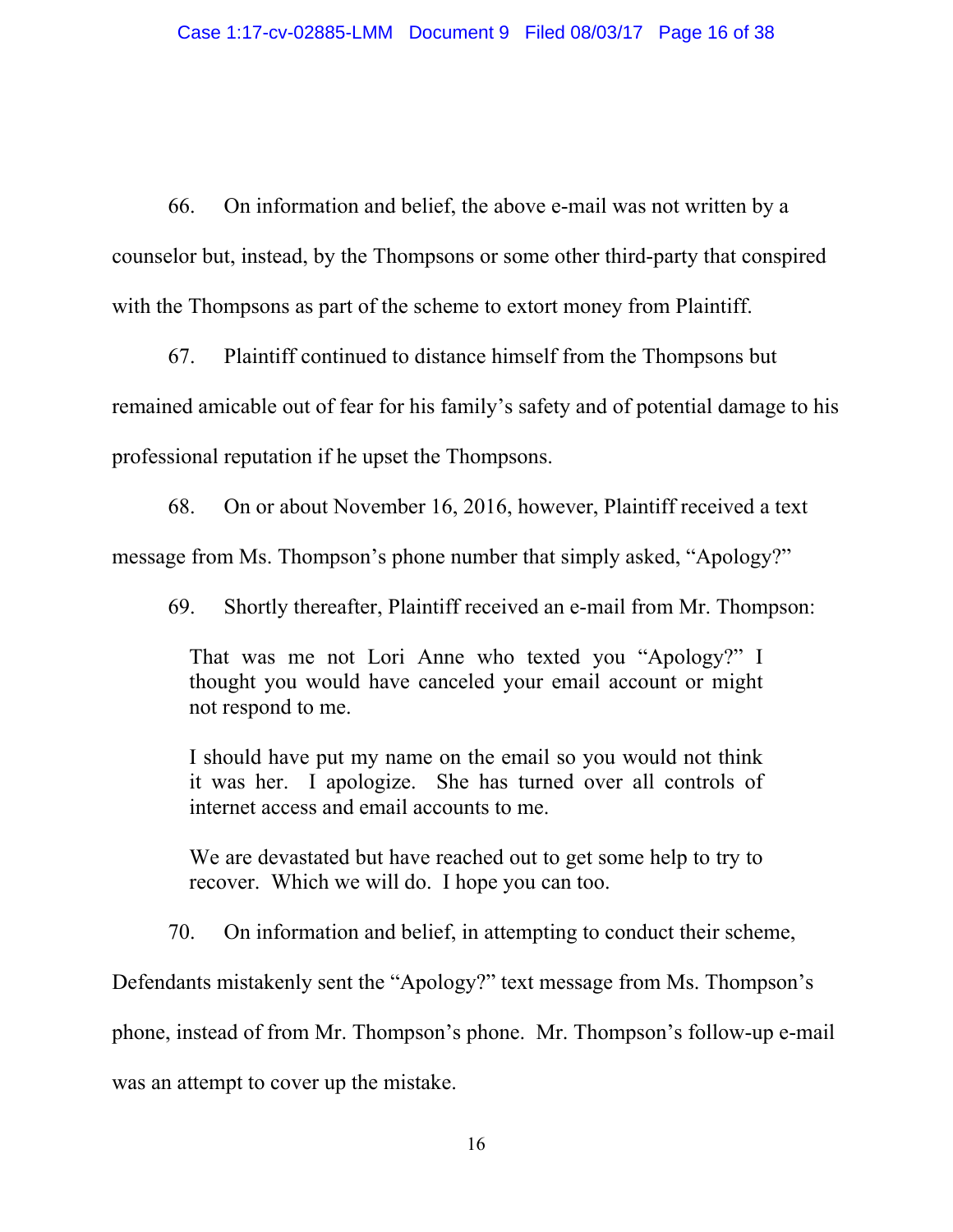71. As part of their scheme, Defendants began sending a series of e-mails that were blatant attempts to extract statements from Plaintiff that could be misconstrued as an apology or admission for wrongful acts and thus used to extort money from Plaintiff.

72. For example, Mr. Thompson told Plaintiff that he had "forgiven"

Plaintiff (despite the fact that Plaintiff had not asked for forgiveness) and, on

December 5, 2016, Mr. Thompson sent Plaintiff an e-mail that stated, in part:

I am looking for assurance that the photos that were sent to you by Lori Anne where she was clothed and nude are no longer in your possession and have been destroyed.

73. Similarly, on January 19, 2017, Mr. Thompson sent Plaintiff an e-mail

that stated, in part:

Lori Anne and I are continuing to receive counseling as we work to repair our marriage from everything that happened with you last year. One of the things the counselor has emphasized is my need to forgive you. I was very relieved to see your response about no longer possessing the photos of Lori Anne…thank you. I guess one of the remaining roadblocks for me is simply trying to understand why you would ask her to send you photos of herself? It seems like at some point that you may have been simply using her as merely an object to satisfy your own sexual urges. That is what makes me most angry and what I struggle with most when it comes to forgiving you. If you can help me understand what you were thinking and why you did this I think it help me [sic] come to terms with forgiving you and finally put this difficult season behind me. Thank you.

(Emphasis added).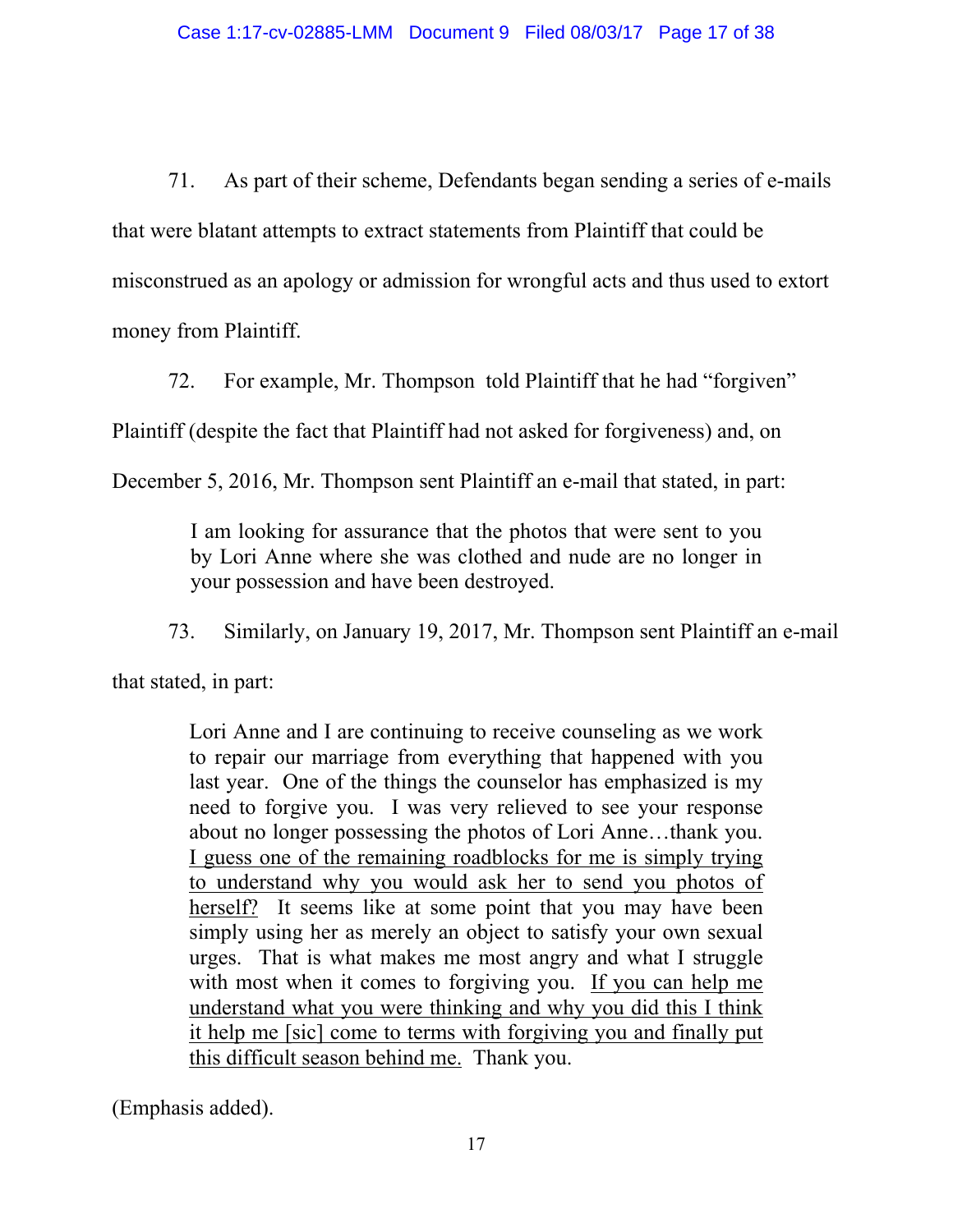74. At the time, Plaintiff was very busy traveling internationally for business, and he believed that a forgiving and humble approach to their messages would move the matter towards a peaceful and amicable resolution. Among other things, Plaintiff offered to destroy his phone to ensure any inappropriate material would be deleted.

75. Despite Defendants' attempts to get him to do so, Plaintiff never admitted that he solicited any inappropriate photographs or discussions. In fact, he denied that he had any role in soliciting such material. Specifically, on January 24, 2017 (Plaintiff's last direct communication with the Thompsons), Plaintiff sent an e-mail to Mr. Thompson that stated, in part:

> Let me answer your question as best as I can without risk of seeming to avoid the full force of the responsibility. Whatever the reason the blame is real and inescapable. But to answer your question—I can say from my conscious that I never initiated or proposed that action . . . . Once that came about I can also say that I repeatedly made every effort not let [sic] it continue and suggested that I even block my mail, which I did. Each time I asked for no further contact, agreement was made [sic], and never once did I ever initiate it again . . . . By the way, with the determination to not continue what was wrong, I purposely never met her even once. When she paid a visit to Atlanta for other reasons, I deliberately was out of town . . . .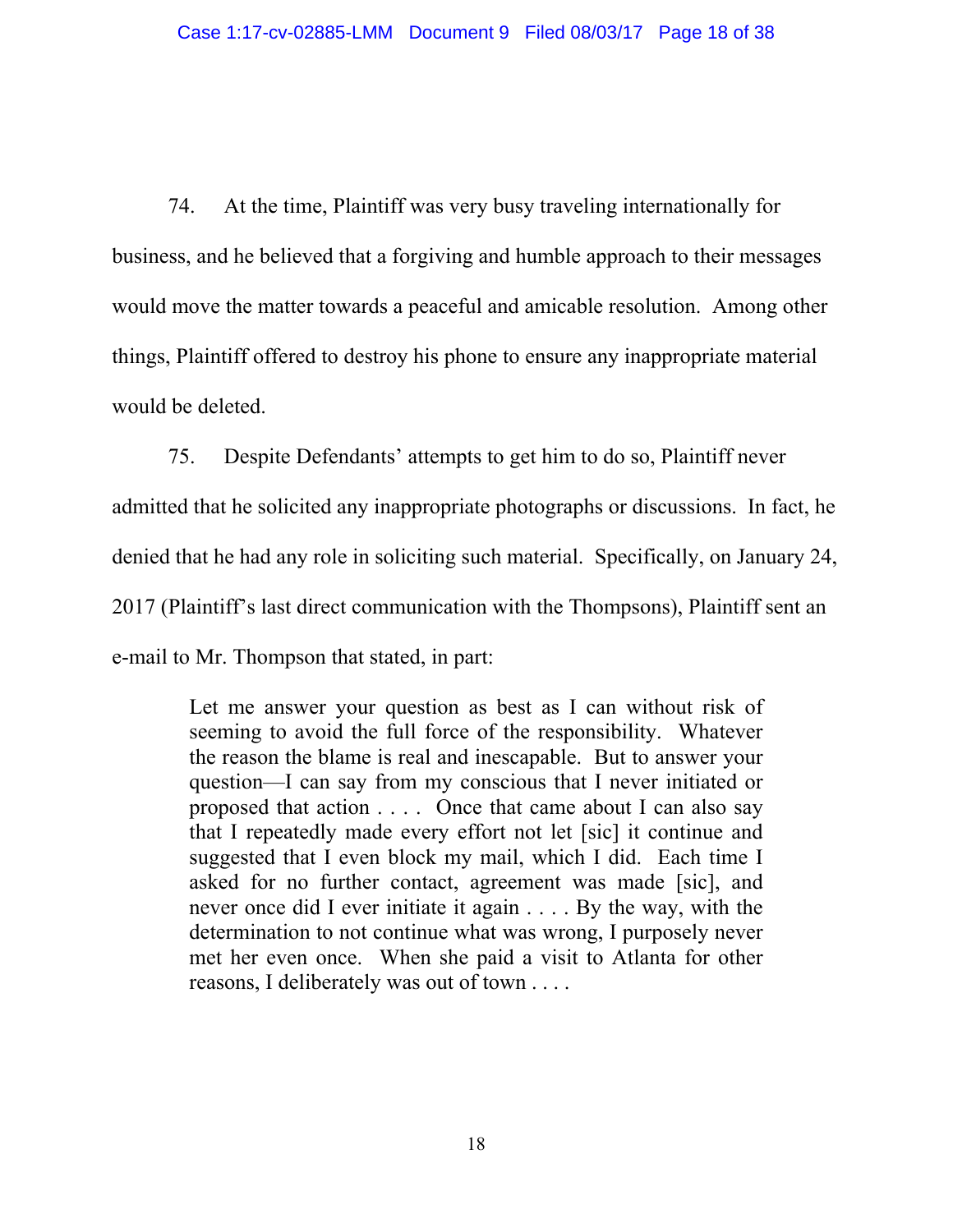#### *The Extortion Letter*

76. Defendants were unable to coax Plaintiff into meeting Ms. Thompson alone or to engage in an inappropriate online relationship. Armed only with Plaintiff's vague statements in response to Defendants' attempts to extract admissions and/or damaging statements, the Thompsons, by and through their counsel, delivered an extortion letter to Plaintiff, dated April 26, 2017 (the "Extortion Letter"). Attached hereto as **Exhibit 1** is a true and correct copy of the Extortion Letter.

77. The gravamen of the Extortion Letter was to falsely assert that Plaintiff breached a confidential relationship with Ms. Thompson, and if Plaintiff failed to pay \$5 million dollars, Defendants would, among other things, notify Plaintiff's employer and family, and make certain communications and false information public by filing a complaint against Plaintiff.

78. The Extortion Letter alleged that Plaintiff used his "excellent grooming skills . . . to exploit [Ms. Thompson's] vulnerability to satisfy [Plaintiff's] own sexual desires" by "engag[ing] in explicit online conversations" and "solicit[ing] . . . many indecent photos of Lori Anne."

79. The Extortion Letter then stated, in part: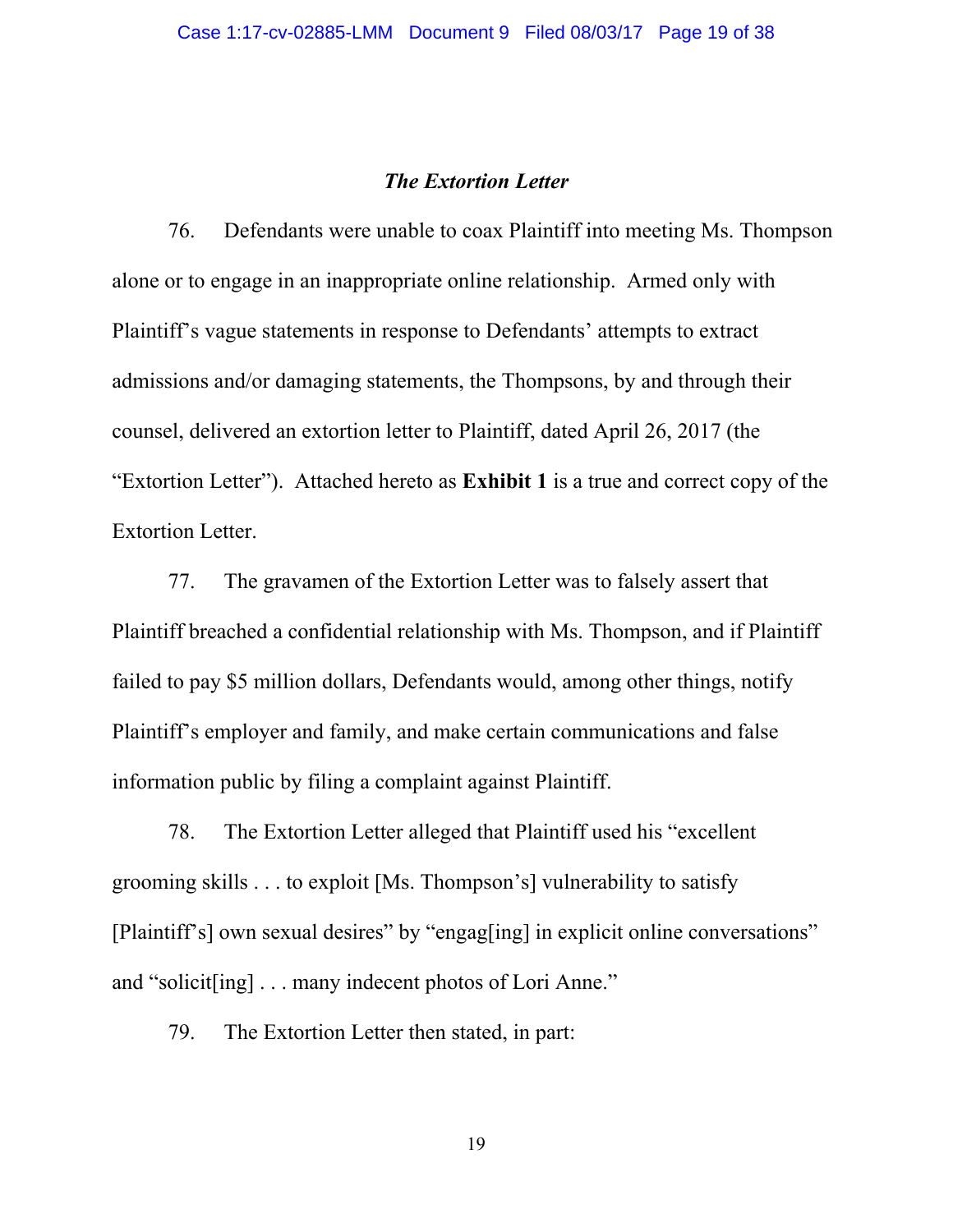Mr. Zacharias, we can proceed with this matter in either of two

ways:

- 1. You can notify your Board of Directors and all of your insurance carriers for your ministry, your professional coverage and your homeowners insurance of pending litigation. If that is the path you choose, you are hereby on notice as of this date to take affirmative steps to prevent anyone with access to your data, systems and archives from seeking to modify, destroy or hide electronic evidence . . . . our client, Lori Anne Thompson, while under your guidance and at your request provided you with multiple images of herself in the nude, the receipt of which you have acknowledged in communications which we possess . . . .
- 2. In the alternative of protracted and public litigation, the Thompsons will sign a release of you and your church and ministry in exchange for a certified check in the amount of \$5 million dollars made payable to the Bryant Law Center, Lori Anne Thompson and Bradley Thompson within thirty days of today's date, and mailed to the above address. DO NOT contact or attempt to contact my clients. I will not talk to you but will speak to your attorney should he wish to call me.

I trust you will govern yourself accordingly.

(Emphasis added).

80. Plaintiff's wife and daughter, among others, serve on RZIM's Board

of Directors. Thus, the Extortion Letter, in effect, threatened disclosure of these

accusations to Plaintiff's wife and daughter, among others, and to the public,

unless Plaintiff paid Defendants \$5 million.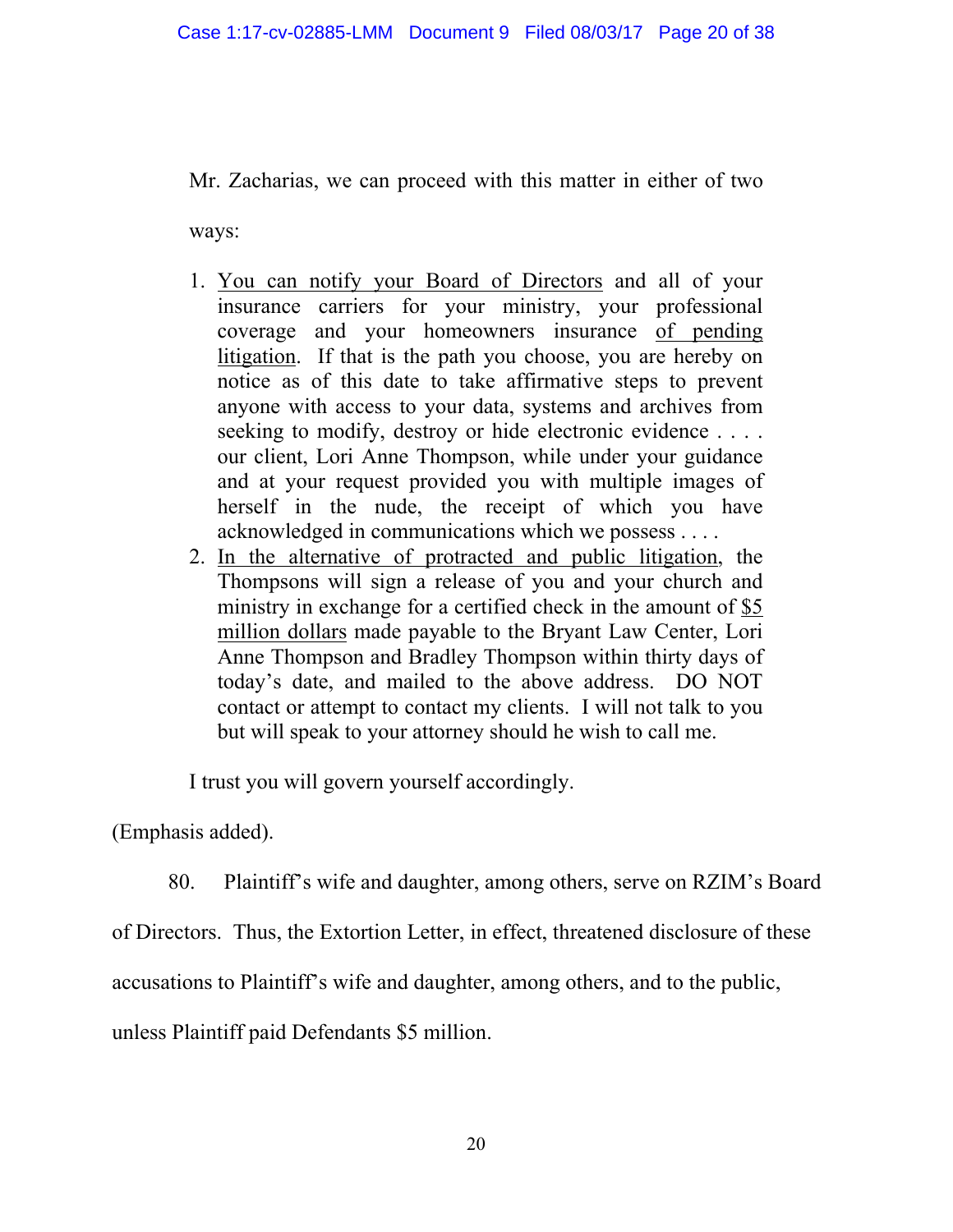81. RZIM's Board of Directors has never been notified by anyone about any alleged misbehavior by Plaintiff. In fact, Plaintiff has never engaged in any misbehavior of the sort alleged in the Extortion Letter or through Defendants' scheme.

82. After receiving the Extortion Letter, Plaintiff immediately informed RZIM's Governance Committee and engaged counsel to represent and advise him in relation to this matter. Nevertheless, Defendants persisted in their scheme to extort money from Plaintiff.

83. Through the design and execution of their scheme, Defendants have engaged in numerous wrongful and tortious acts and in rank bad faith.

84. As a result of Defendants' wrongful conduct, Plaintiff has suffered and continues to suffer harm.

## **COUNT ONE REQUEST FOR DECLARATORY JUDGMENT**

85. Plaintiff incorporates by reference the allegations contained in paragraphs 1 through 84 of this Complaint as if fully set forth herein.

86. An actual, present, and justiciable controversy of sufficient immediacy has arisen and now exists between Plaintiff and Defendants concerning the legal obligations owed, if any, by Plaintiff—specifically, whether there existed a confidential and/or fiduciary relationship between Ms. Thompson and Plaintiff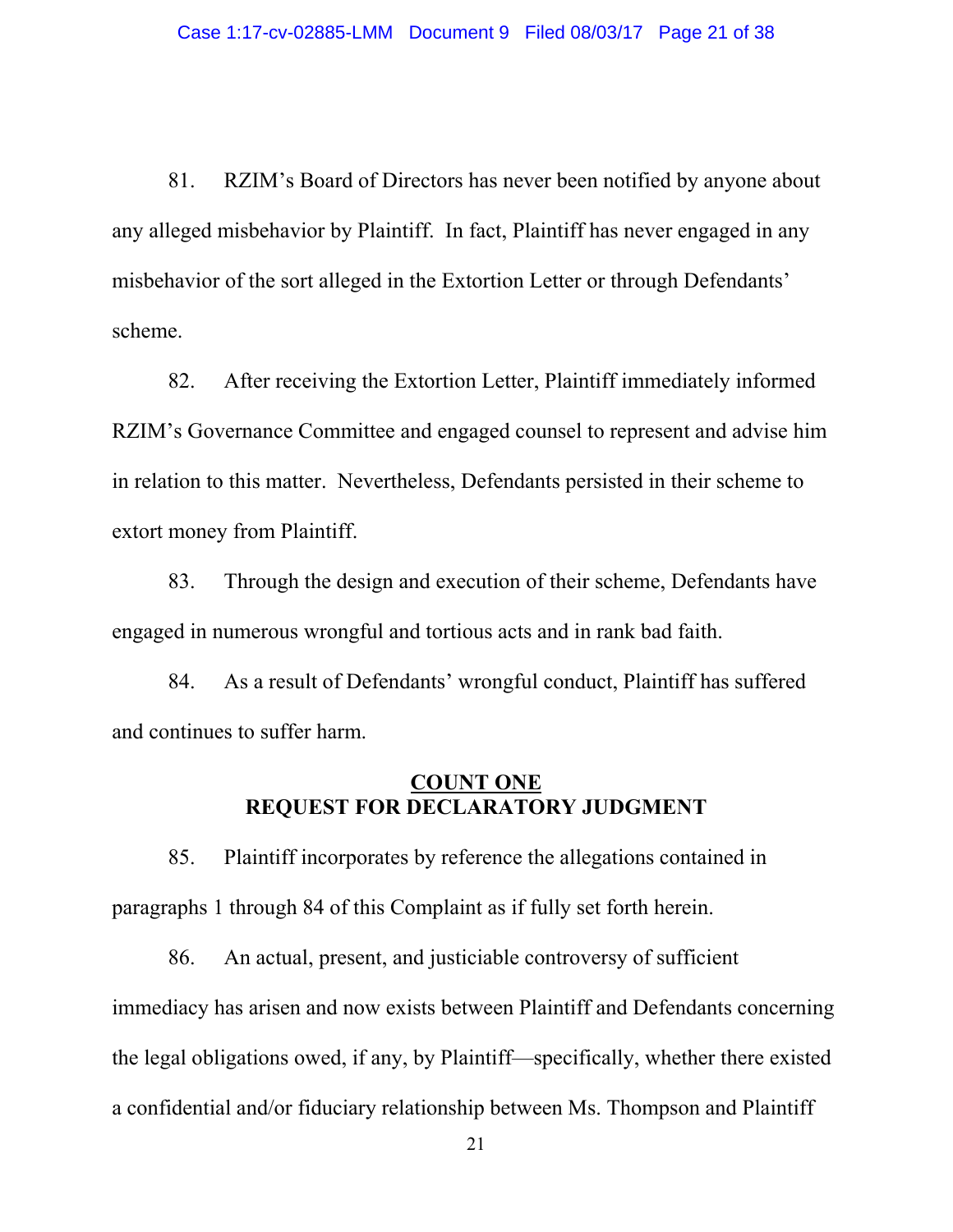and, if so, whether Plaintiff breached such confidential and/or fiduciary relationship.

87. Defendants contend, and Plaintiff disputes, that the parties established a confidential and/or fiduciary relationship.

88. To the extent there was a confidential and/or fiduciary relationship, Defendants contend, and Plaintiff disputes, that Plaintiff breached such a relationship.

89. A judicial declaration regarding these issues is necessary and appropriate so that Plaintiff may ascertain and effectively enforce his rights and may be protected from uncertainty with regard to the propriety of Plaintiff's conduct.

90. Accordingly, under 28 U.S.C. § 2201, Plaintiff requests that the Court issue a declaratory judgment expressly holding that (1) that there was no confidential and/or fiduciary relationship between Ms. Thompson and Plaintiff; or, alternatively, (2) there was a confidential and/or fiduciary relationship between Ms. Thompson and Plaintiff, but Plaintiff never breached such relationship.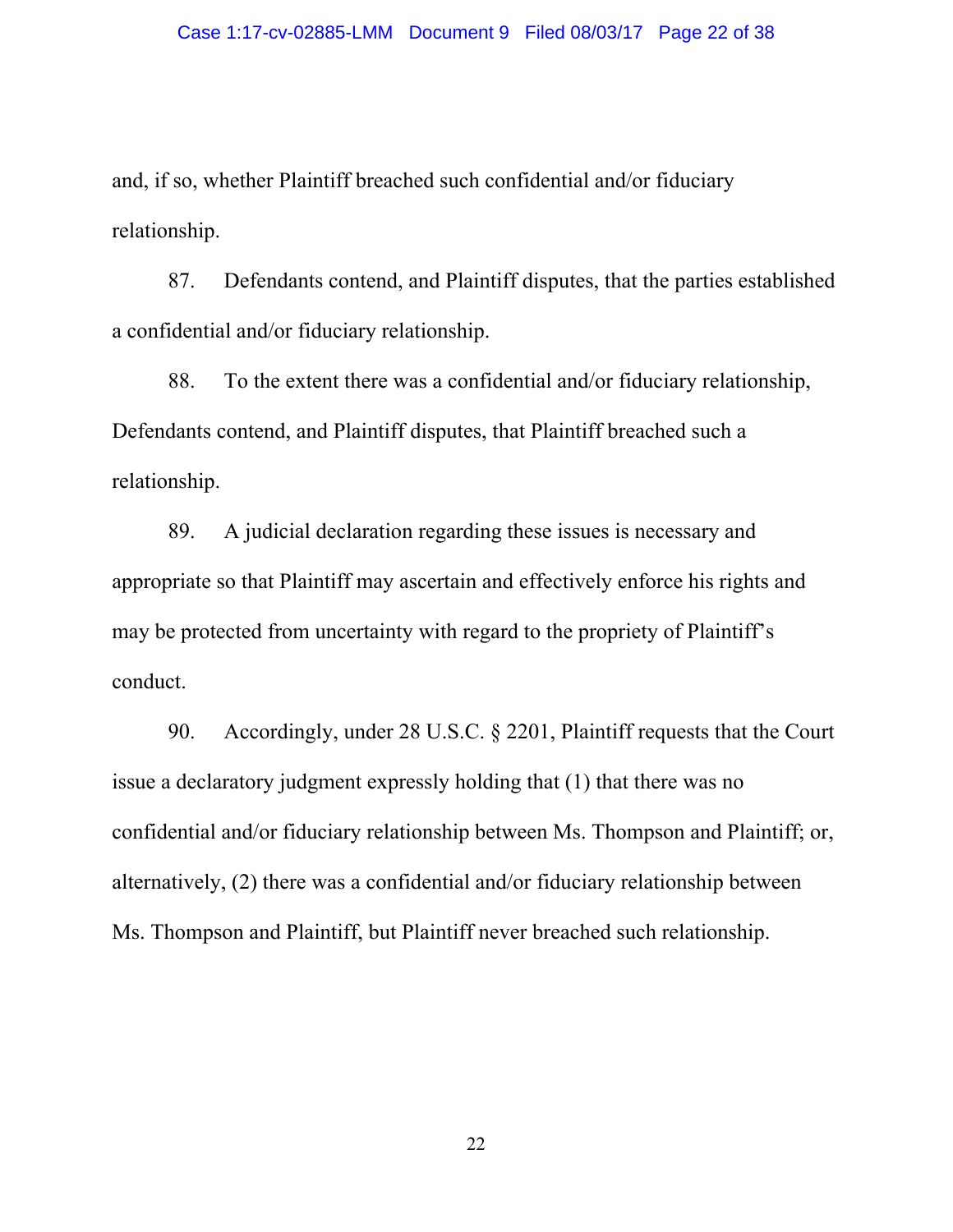## **COUNT TWO CONSPIRACY TO VIOLATE THE RACKETEER INFLUENCED AND CORRUPT ORGANIZATION ACT, 18 U.S.C. § 1962 & 18 U.S.C. 1961**

91. Plaintiff incorporates by reference the allegations contained in paragraphs 1 through 90 of this Complaint as if fully set forth herein.

92. The Racketeer Influenced and Corrupt Organizations Act, 18 U.S.C. § 1962(d), prohibits a conspiracy among persons employed by or associated with any enterprise to conduct or participate in such enterprise through a pattern of racketeering activity.

93. The association in fact of the two Defendants formed for the specific purpose of illegally extorting money from Plaintiff and use of the mails with a conscious and knowing intent to defraud is an enterprise.

94. Defendants are and were associated with the above-described enterprise.

95. Defendants conspired to conduct or participate, directly, or indirectly, in the affairs of the above-described enterprise through a pattern of racketeering activity, including but not limited to:

> (a) Attempted extortion in violation of 18 U.S.C. § 1951; and (b)Committing and attempting to commit mail fraud in violation of 18 U.S.C. §1342.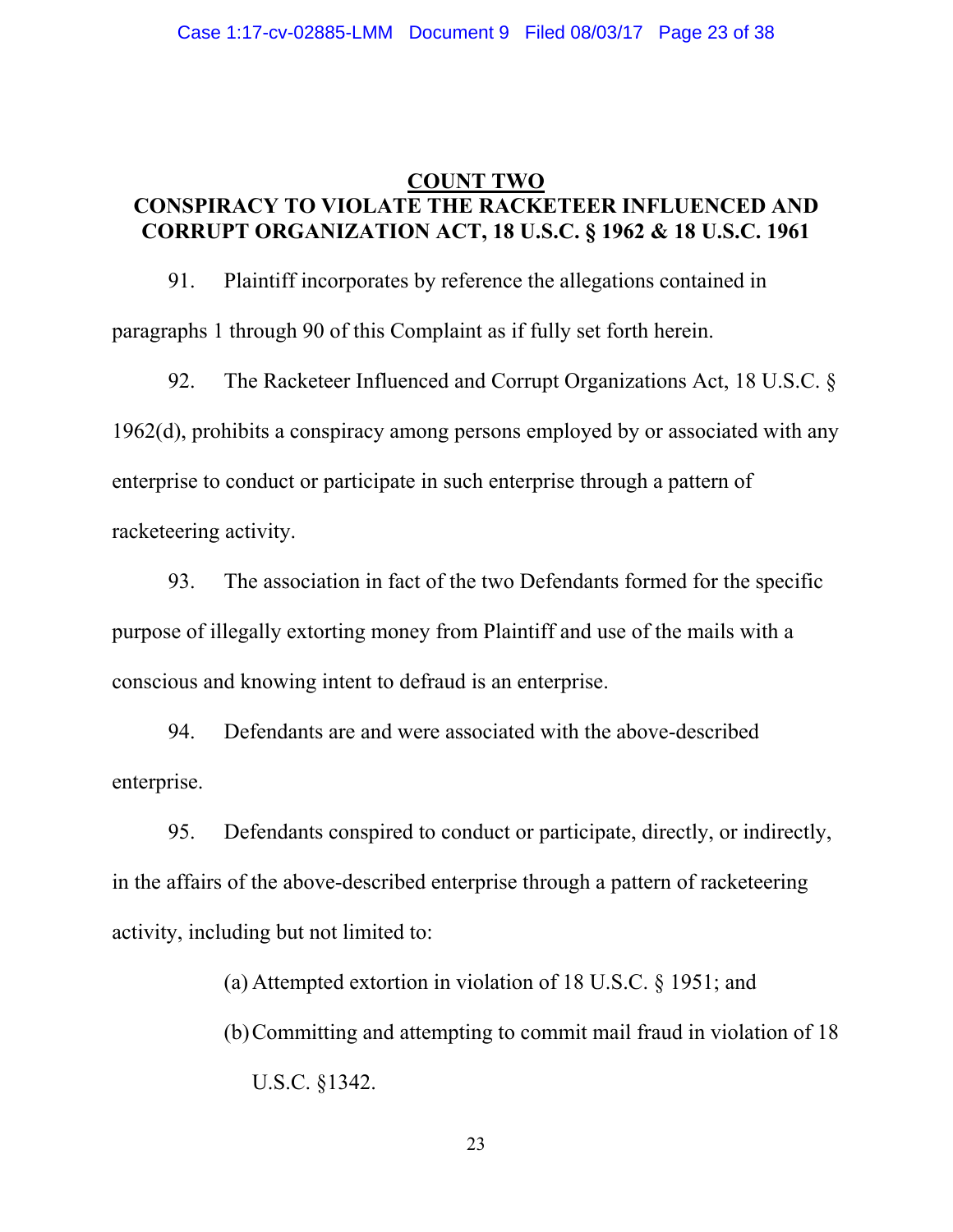96. Defendants each conspired to commit, and committed, two or more predicate acts within a ten-year time span, including seeking to extort Plaintiff by demanding money, in the amount of \$5,000,000.00, by threatening to release false information and/or embarrassing communications about Plaintiff to Plaintiff's employer, family, and the public to harm or damage Plaintiff's business interests, relationships, and/or Plaintiff's personal and professional reputation if their monetary demands were not met, by sending or causing to be sent certain extortion letters through U.S. mail, by sending repeated, persistent, frequent, obscene, and harassing e-mails and other electronic communications, and by threatening litigation if their demands were not met.

97. Defendant's predicate acts were related to one another and formed a pattern of racketeering activity in that the acts sought to extort Plaintiff to pay money to Defendants by threatening to harm or damage Plaintiff's business interests, family relationships, and/or Plaintiff's personal and professional reputation as an astute and articulate defender of Christianity, and as a person of great spiritual and intellectual integrity.

98. The Defendants' predicate acts demonstrated criminal conduct of a continuing longstanding enterprise.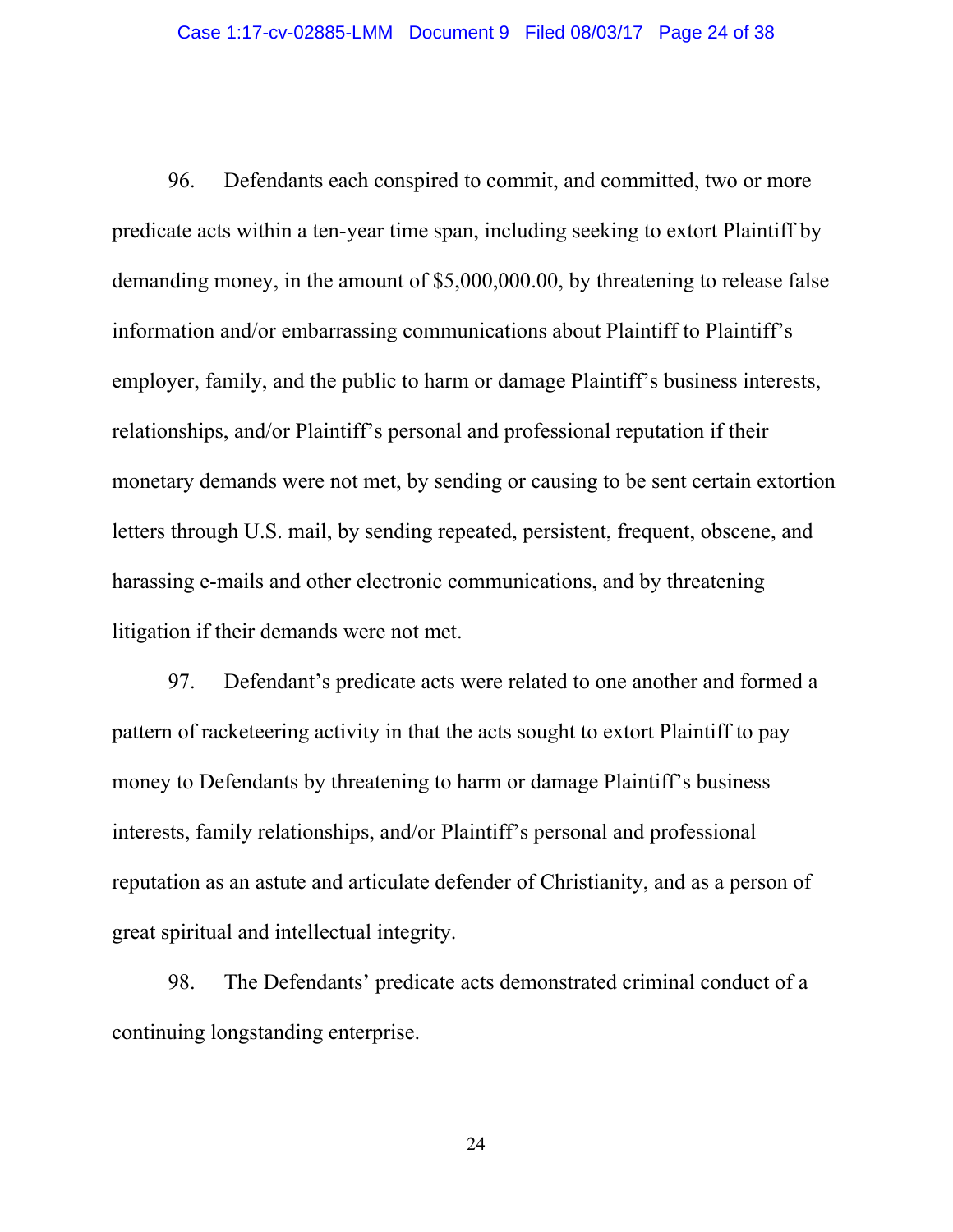99. Defendants in conjunction with each other and individually, committed overt acts in furtherance of the above-described conspiracy and acts, including but not limited to Ms. Thompson sending repeated unsolicited inappropriate photographs and Mr. Thompson sending messages for the intended and willful purpose of creating a record they could manipulate and misconstrue for purposes of extorting money from Plaintiff.

100. Plaintiff was injured and suffered substantial harm by Defendants' overt acts committed in furtherance of the above-described conspiracy.

101. As a result of Defendants' violation of the Racketeer Influenced and Corrupt Organizations Act, 18 U.S.C. § 1962, Plaintiff is entitled to recover all fees and damages as provided under 18 U.S.C. § 1964, including treble damages.

102. By engaging in the misconduct described above and engaging in a civil conspiracy, Defendants have acted with malice, wantonness, oppression, and with a conscious indifference to circumstances and/or with the specific intent to cause Plaintiff harm. Accordingly, to punish, penalize, and deter Defendants for their tortious and wrongful conduct, Plaintiff is entitled to punitive damages in an amount to be determined by a jury.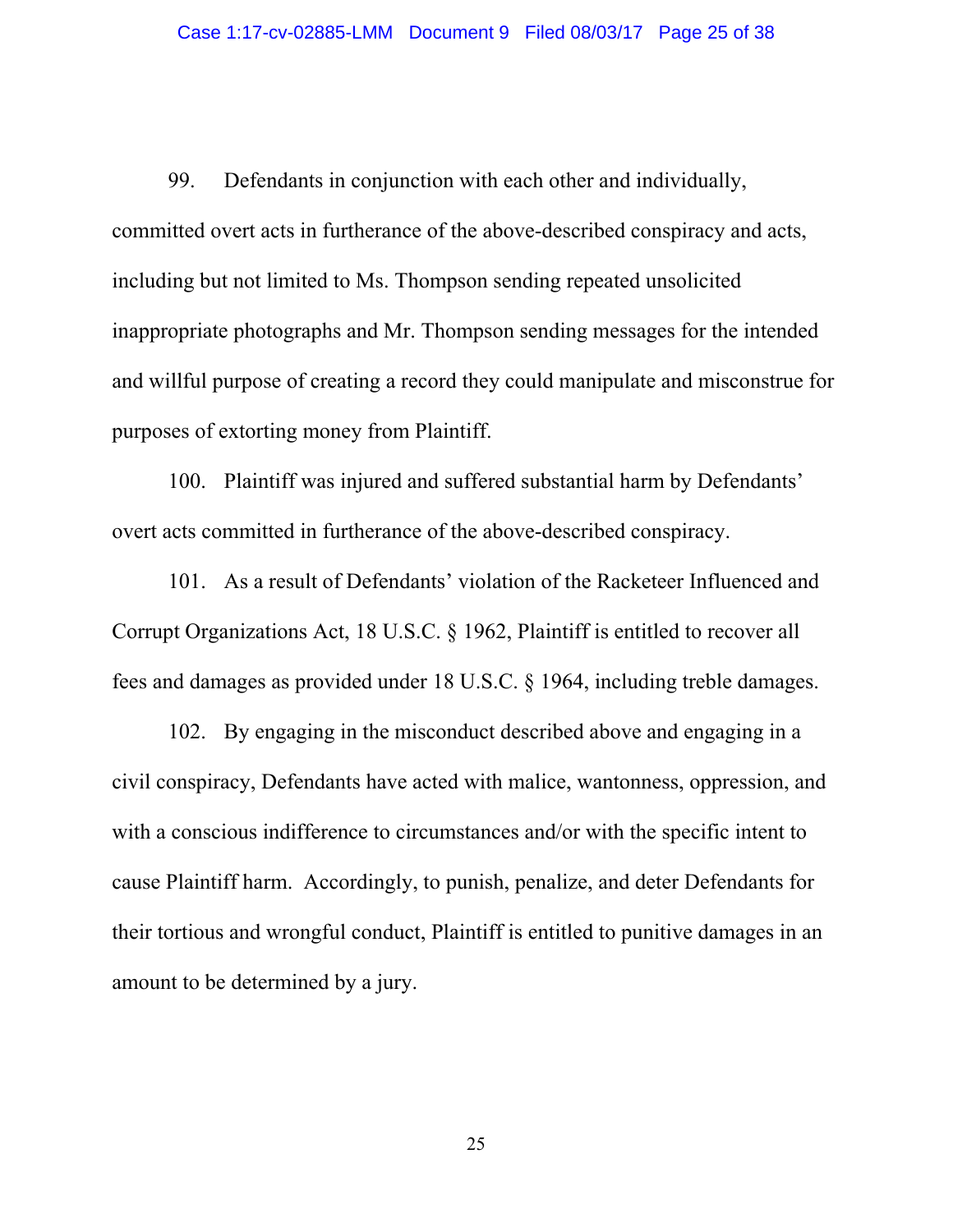## **COUNT THREE CONSPIRACY TO VIOLATE THE GEORGIA RACKETEER INFLUENCED AND CORRUPT ORGANIZATION ACT**

103. Plaintiff incorporates by reference the allegations contained in paragraphs 1 through 102 of this Complaint as if fully set forth herein.

104. The Georgia Racketeer Influenced and Corrupt Organizations Act, O.C.G.A. §§ 16-14-1, *et seq*., prohibits a conspiracy among persons employed by or associated with any enterprise to conduct or participate in such enterprise through a pattern of racketeering activity.

105. The association in fact of Defendants for the purpose of illegally extorting money from Plaintiff and use of the mails with a conscious and knowing intent to defraud is an enterprise.

106. Defendants are and were associated with the above-described enterprise.

107. Defendants conspired to conduct or participate, directly, or indirectly, in the affairs of the above-described enterprise through a pattern of racketeering activity, including but not limited to:

(a) Attempting to commit theft by extortion in violation of O.C.G.A.  $\S$ 

16-4-1 and O.C.G.A. § 16-8-16;

(b)Attempting extortion in violation of 18 U.S.C. § 1951;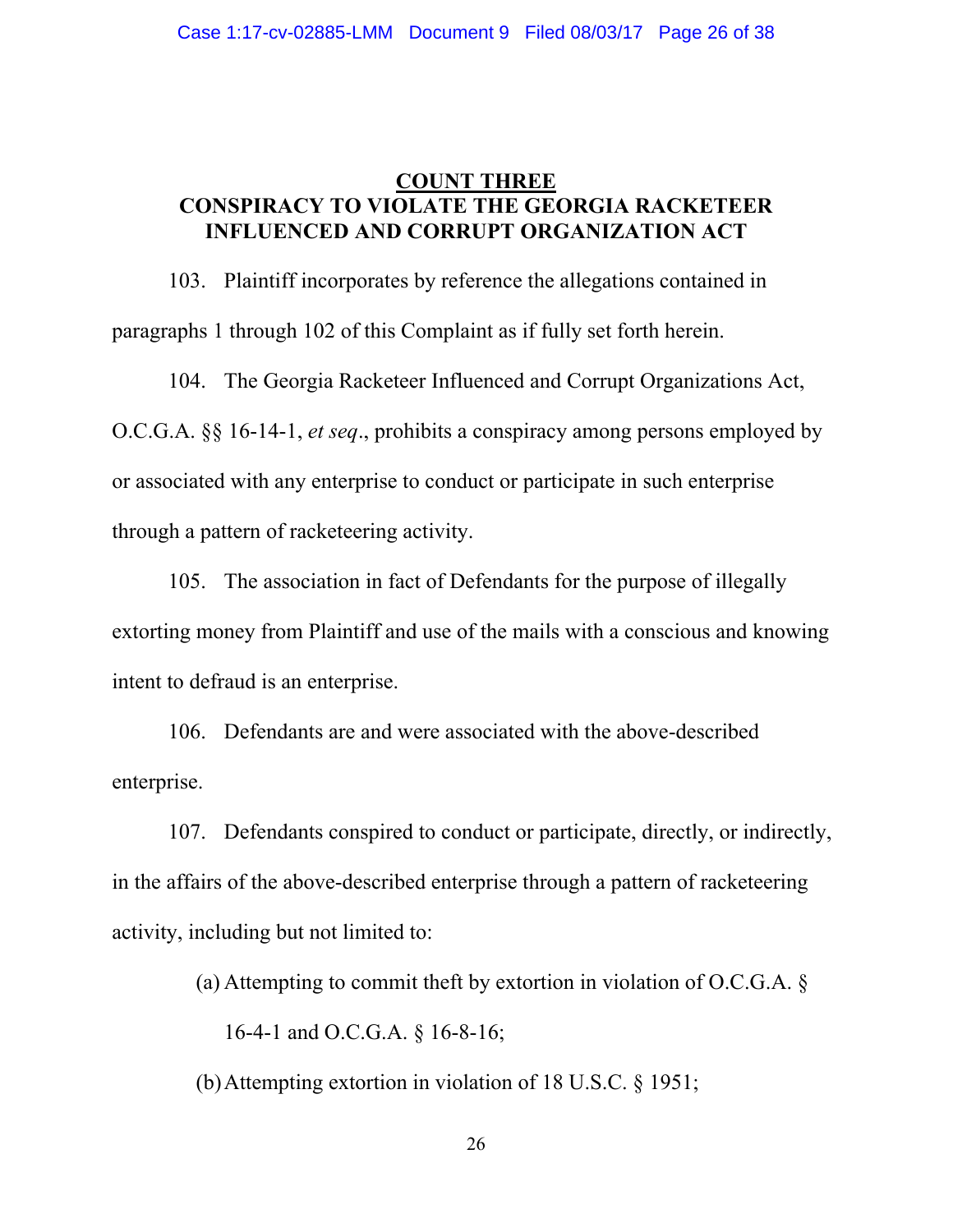(c) Attempting to commit theft by deception in violation of O.C.G.A.

§ 16-4-1 and O.C.G.A. § 16-8-3; and

(d)Committing and attempting to commit mail fraud in violation of 18 U.S.C. § 1342.

108. Defendants in conjunction with each other and individually, committed overt acts in furtherance of the above-described conspiracy.

109. Plaintiff was injured and suffered substantial harm by Defendants' overt acts committed in furtherance of the above-described conspiracy.

110. Plaintiff is entitled to recover actual and compensatory damages in an amount to be proven at trial including attorney's fees and punitive and treble damages pursuant to O.C.G.A.  $\S$  16-14-6(c).

111. As a result of Defendants' violation of the Georgia Racketeer Influenced and Corrupt Organizations Act, O.C.G.A. § 16-14-1 *et seq*., and pursuant to O.C.G.A. § 13-6-11, Plaintiff is entitled to recover his attorney's fees in prosecuting his claims. Defendants have acted in bad faith, been stubbornly litigious, and have put Plaintiff through unnecessary trouble and expense.

112. Plaintiff is entitled to an order prohibiting Defendants from engaging in the same type of enterprise.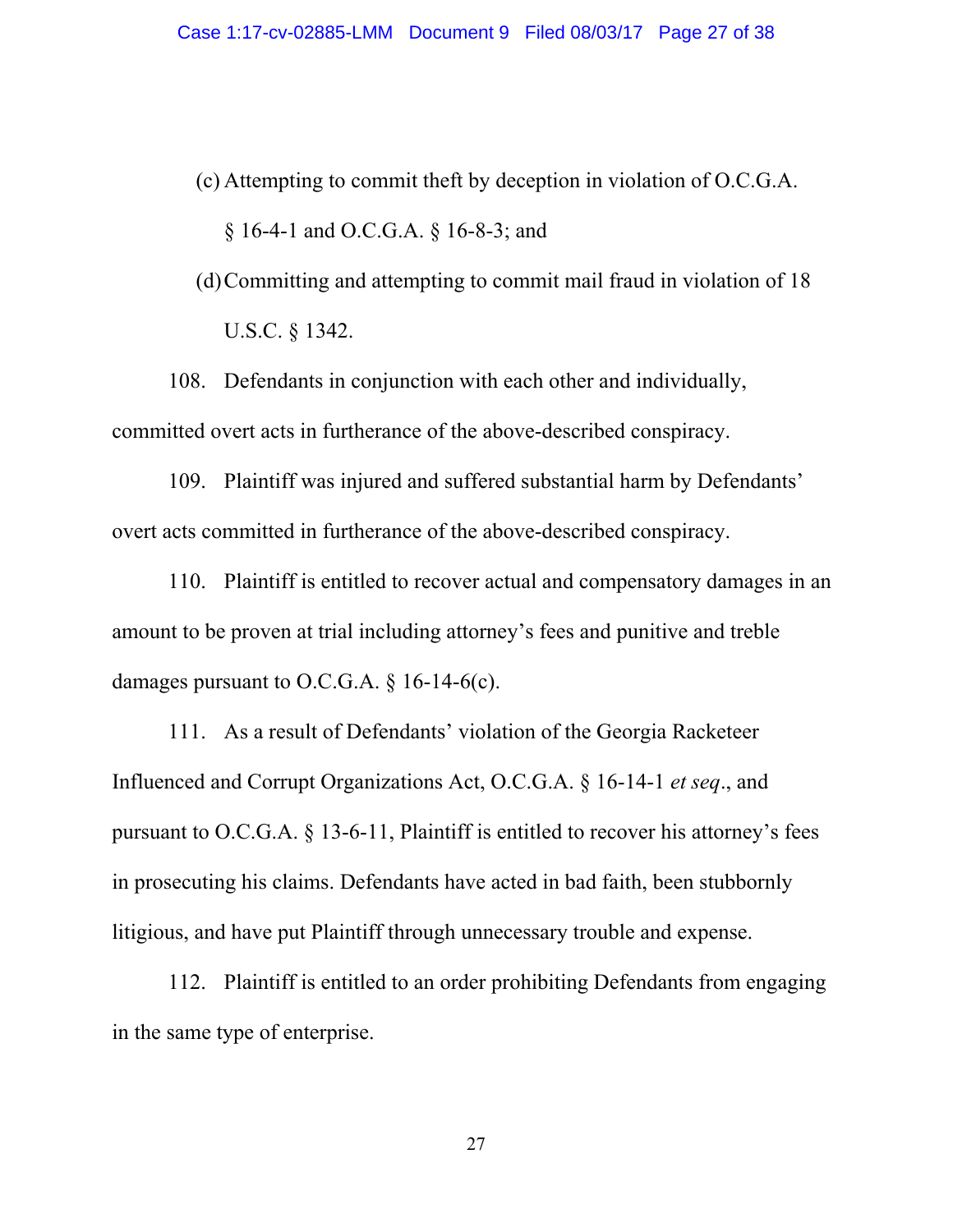113. By engaging in the misconduct described above and engaging in a civil conspiracy, Defendants have acted with malice, wantonness, oppression, and with a conscious indifference to circumstances and/or with the specific intent to cause Plaintiff harm. Accordingly, to punish, penalize, and deter Defendants for their tortious and wrongful conduct, Plaintiff is entitled to punitive damages in an amount to be determined by a jury.

# **COUNT FOUR VIOLATION OF THE GEORGIA RACKETEERING INFLUENCED AND CORRUPT ORGANIZATIONS ACT**

114. Plaintiff incorporates by reference the allegations contained in paragraphs 1 through 113 of this Complaint as if fully set forth herein.

115. The Georgia Racketeer Influenced and Corrupt Organizations Act, O.C.G.A. §§ 16-14-1, *et seq*., prohibits a conspiracy among persons employed by or associated with any enterprise to conduct or participate in such enterprise through a pattern of racketeering activity.

116. The association in fact of Defendants for the purpose of illegally extorting money from Plaintiff use of the mails with a conscious and knowing intent to defraud is an enterprise.

117. Defendants are and were associated with the above-described enterprise.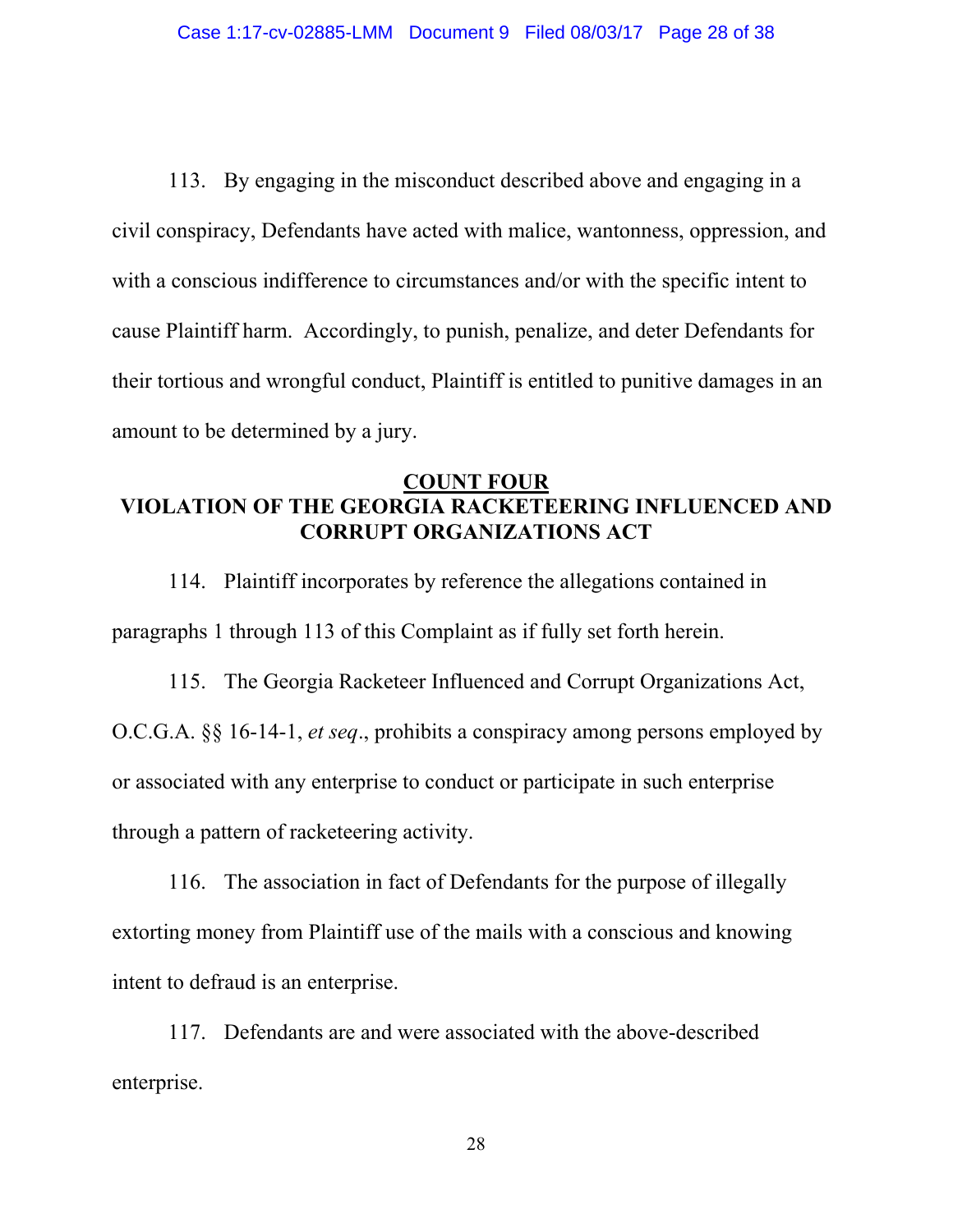118. Defendants conducted and participated, directly or indirectly, in the affairs of the above-described enterprise through a pattern of racketeering activity, including but not limited to:

(a) Attempting to commit theft by extortion in violation of O.C.G.A.

§ 16-4-1 and O.C.G.A. § 16-8-16;

(b)Attempting extortion in violation of 18 U.S.C. § 1951;

(c) Attempting to commit theft by deception in violation of O.C.G.A.

§ 16-4-1 and O.C.G.A. § 16-8-3; and

(d)Committing and attempting to commit mail fraud in violation of 18 U.S.C. § 1342.

119. Defendants in conjunction with each other and individually, committed overt acts in furtherance of the above-described conspiracy.

120. Plaintiff was injured and suffered substantial harm by Defendants' overt acts committed in furtherance of the above-described conspiracy.

121. Plaintiff is entitled to recover actual and compensatory damages in an amount to be proven at trial including attorney's fees and treble and punitive damages pursuant to O.C.G.A.  $\S$  16-14-6(c).

122. As a result of Defendants' violation of the Georgia Racketeer Influenced and Corrupt Organizations Act, O.C.G.A. § 16-14-1 *et seq*., and under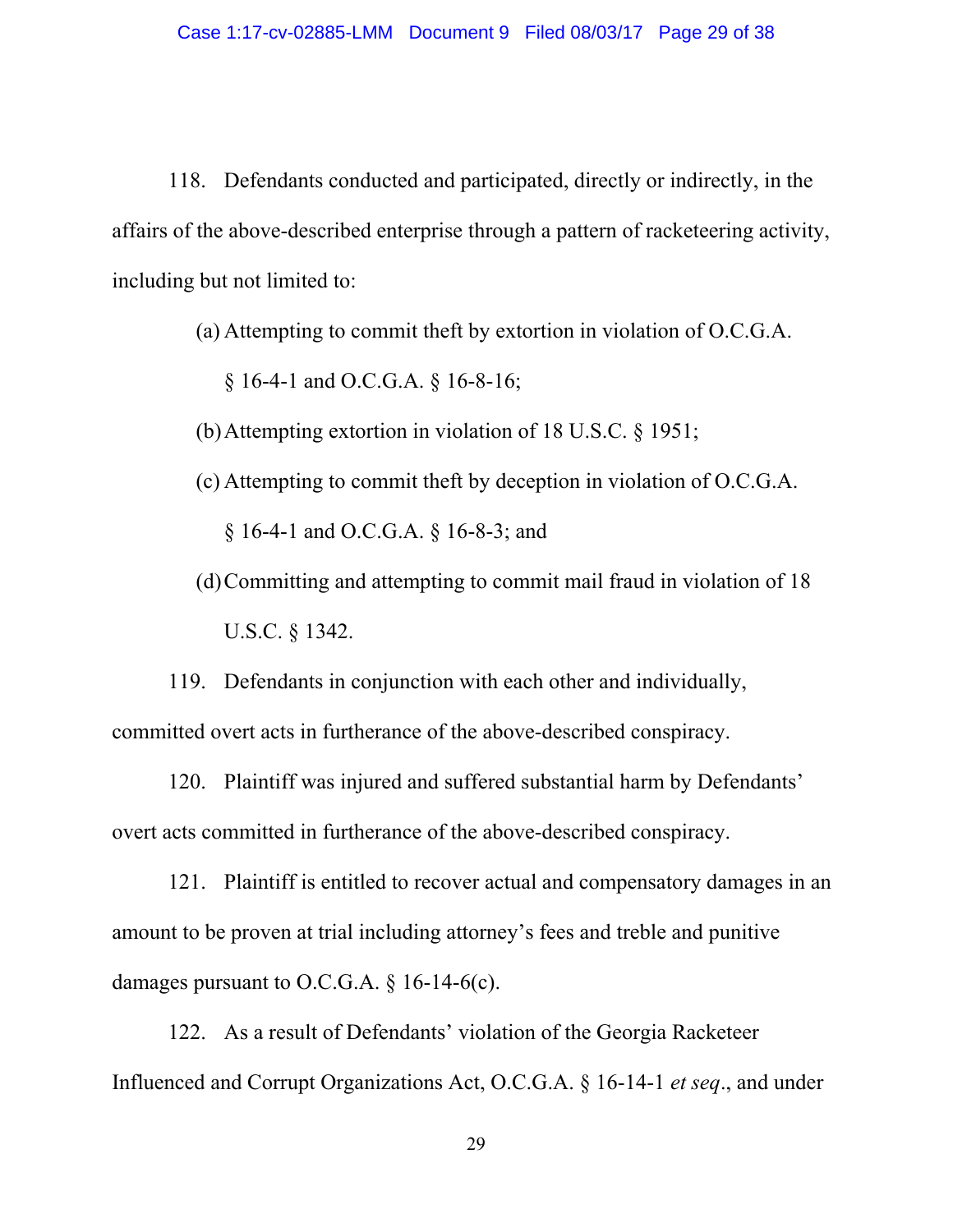O.C.G.A. § 13-6-11, Plaintiff is entitled to recover his attorney's fees in prosecuting his claims. Defendants have acted in bad faith, been stubbornly litigious, and have put Plaintiff through unnecessary trouble and expense.

123. Plaintiff is entitled to an order prohibiting Defendants from engaging in the same type of enterprise.

124. By engaging in the misconduct described above and engaging in a civil conspiracy, Defendants have acted with malice, wantonness, oppression, and with a conscious indifference to circumstances and/or with the specific intent to cause Plaintiff harm. Accordingly, to punish, penalize, and deter Defendants for their tortious and wrongful conduct, Plaintiff is entitled to punitive damages in an amount to be determined by a jury.

### **COUNT FIVE INTENTIONAL INFLICTION OF EMOTIONAL DISTRESS**

125. Plaintiff incorporates by reference the allegations contained in paragraphs 1 through 124 of this Complaint as if fully set forth herein.

126. Defendants sending of obscene and/or nude photographs, attempted extortion, and other related wrongful conduct was intentional, willful, and wanton.

127. Defendants' scheme, including their repeated and continuing attempts to extort money from Plaintiff, their threats of public disclosure of scandalous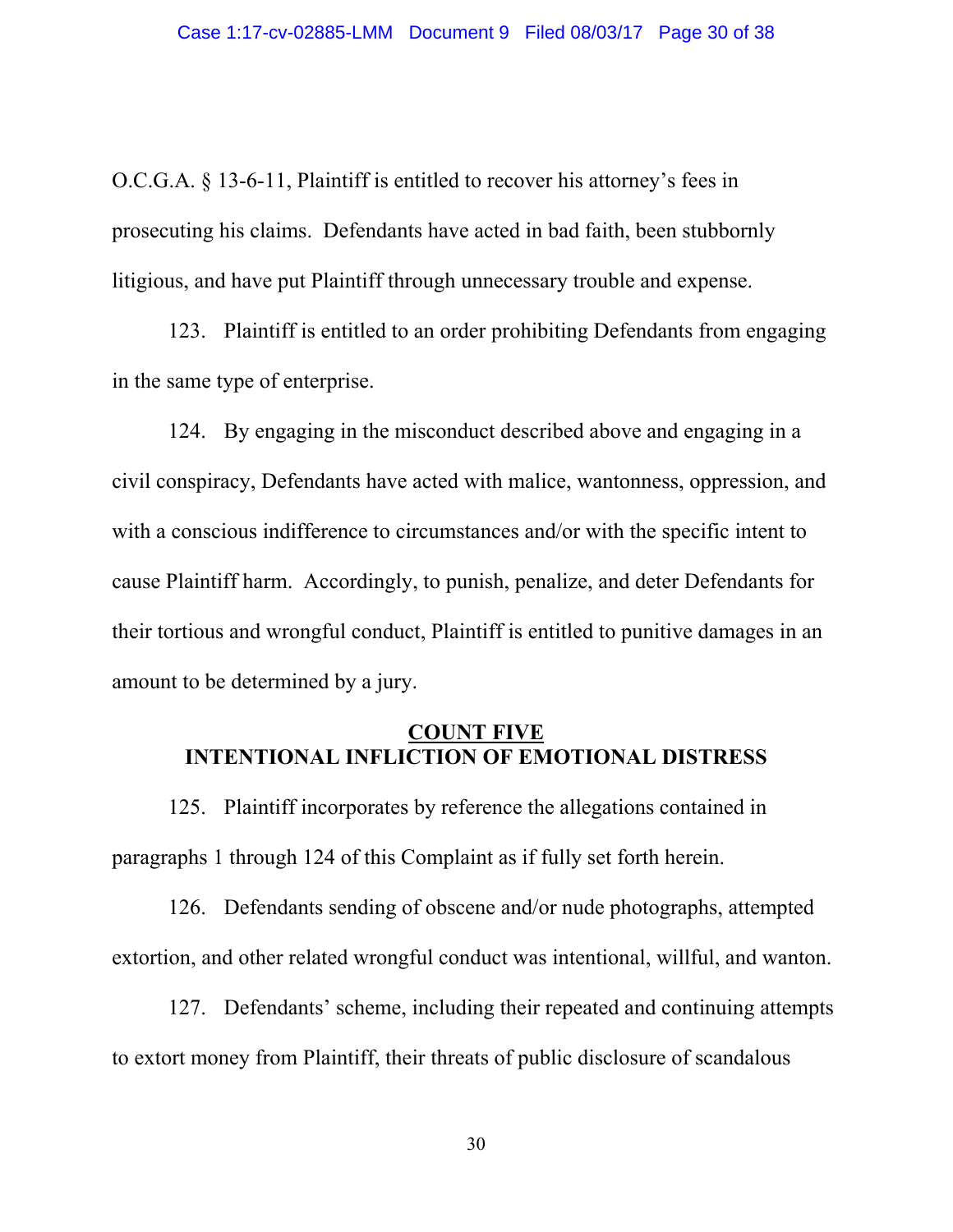conduct that never occurred or occurred at the sole discretion of Defendants, is extreme, outrageous, and shocks the conscience.

128. As a result of Defendants' wrongful conduct, Plaintiff has suffered emotional distress which has been severe.

129. As a result of their wrongful conduct, Defendants are liable for intentional infliction of emotional distress. As a result of their intentional infliction of emotional distress, Plaintiff is entitled to recover compensatory damages, including general damages, in an amount to be proven at trial.

130. Plaintiff is also entitled to recover his expenses of litigation, including attorneys' fees, pursuant to O.C.G.A. § 13-6-11. Defendants have acted in bad faith, been stubbornly litigious, and have put Plaintiff through unnecessary trouble and expense.

131. By engaging in the misconduct described above and intentionally inflicting emotional distress, Defendants have acted with malice, wantonness, oppression and with a conscious indifference to circumstances and/or with the specific intent to cause Plaintiff harm. Accordingly, to punish, penalize, and deter Defendants for their tortious and wrongful conduct, Plaintiff is entitled to punitive damages in an amount determined by a jury.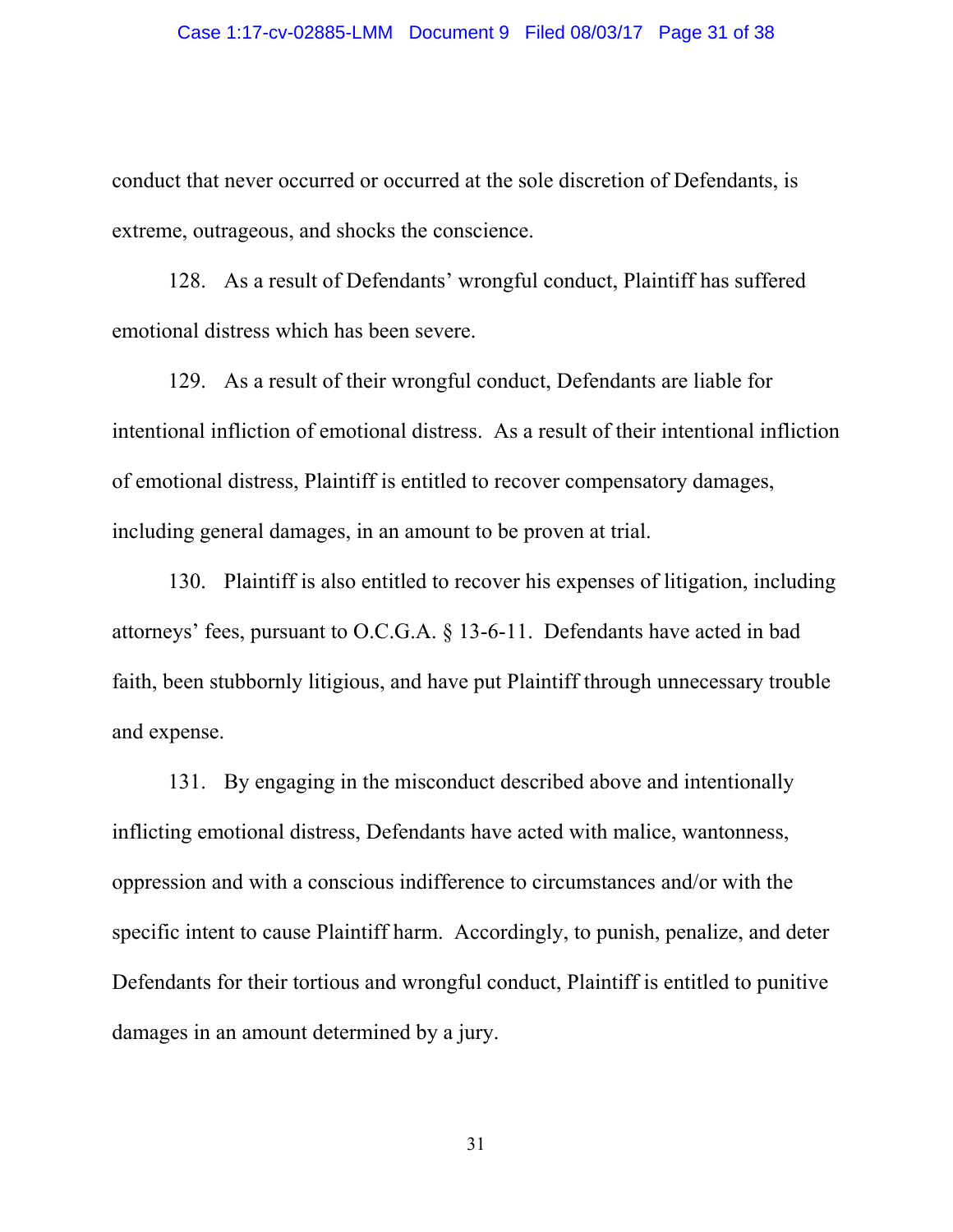## **COUNT SIX INVASION OF PRIVACY – INTRUSION UPON SECLUSION, SOLITUDE AND PRIVATE AFFAIRS**

132. Plaintiff incorporates by reference the allegations contained in paragraphs 1 through 131 of this Complaint as if fully set forth herein.

133. Plaintiff has a constitutional, common law, and statutory right to privacy, and to be free from being subjected to repetitive, persistent, frequent, unsolicited and unwanted intrusion upon his seclusion and solitude and into his private affairs that amounts to a course of tortious hounding.

134. Plaintiff had a reasonable expectation of privacy and to be free from unwanted visits and repeated calls, text messages, letters, e-mails, and other messages that, in their totality, were so repetitive, persistent and frequent as to amount to a course of tortious hounding of Plaintiff.

135. As part of Defendants' scheme, Defendants repeatedly sent unsolicited and unwanted messages to Plaintiff, including sexually explicit photographs and messages and extortionate letters, called Plaintiff, and, on at least one occasion, showed up at Plaintiff's place of business, appeared outside Plaintiff's home, and contacted Plaintiff's daughter.

136. Defendants' conduct is offensive and objectionable to a reasonable person with ordinary sensibilities under the circumstances.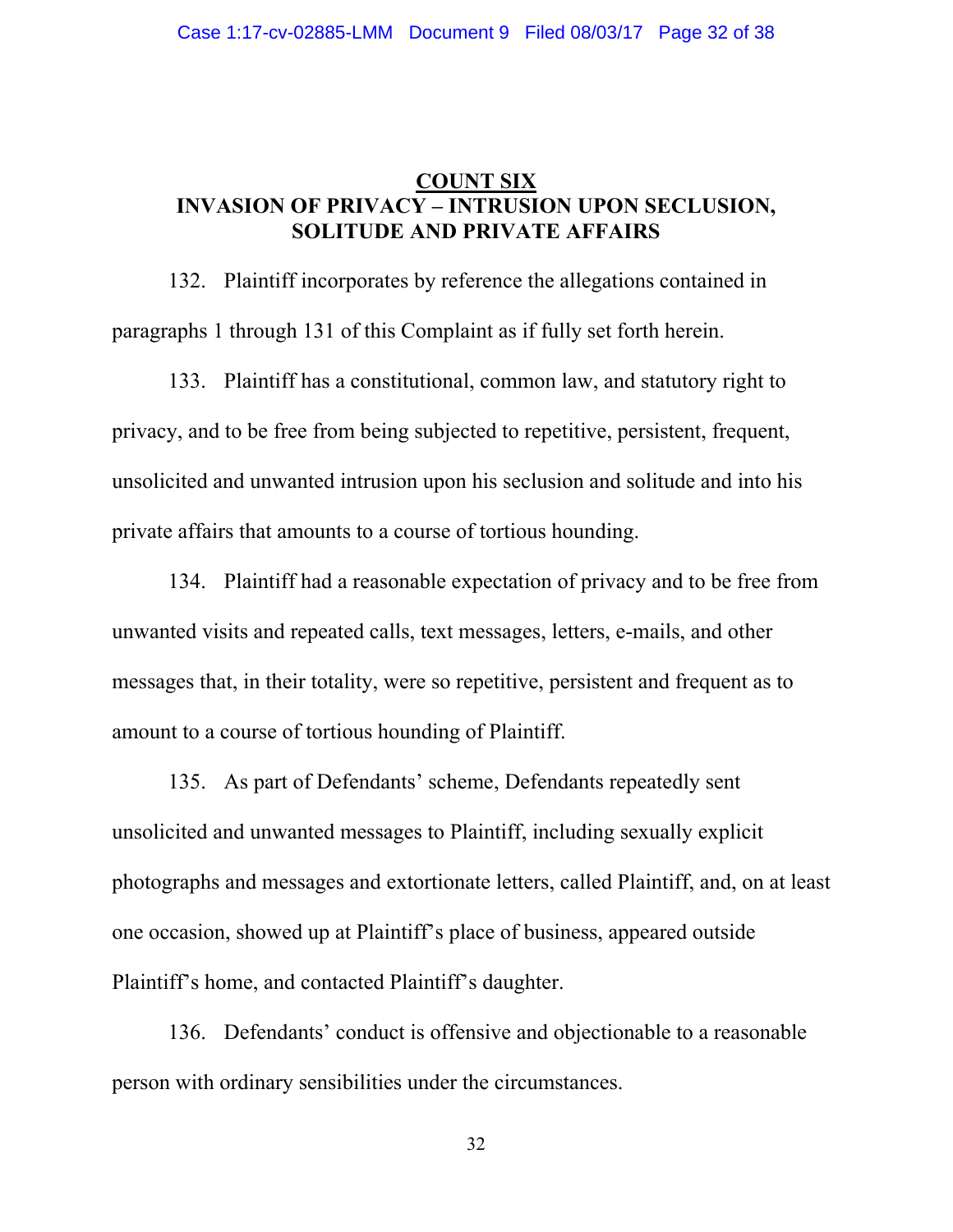137. In invading Plaintiff's privacy and intruding upon his seclusion and solitude and into his private affairs, Defendants acted with a specific intent to cause harm.

138. Defendants' invasion into Plaintiff's privacy and intrusion into his seclusion and solitude and into his private affairs has caused Plaintiff to suffer damages including mental suffering, emotional distress, and injury to his personal sensibilities and mental repose. Plaintiff is, therefore, entitled to recover compensatory damages from Defendants, including general damages, in an amount to be proven at trial.

139. Plaintiff is also entitled to recover his expenses of litigation, including attorneys' fees, pursuant to O.C.G.A. § 13-6-11. Defendants have acted in bad faith, been stubbornly litigious, and have put Plaintiff through unnecessary trouble and expense.

140. By engaging in the misconduct described above and invading Plaintiff's privacy, Defendants have acted with malice, wantonness, oppression, and a conscious indifference to circumstances and/or with the specific intent to cause Plaintiff harm. Accordingly, to punish, penalize, and deter Defendants from their tortious and wrongful conduct, Plaintiff is entitled to punitive damages in an amount to be determined by a jury.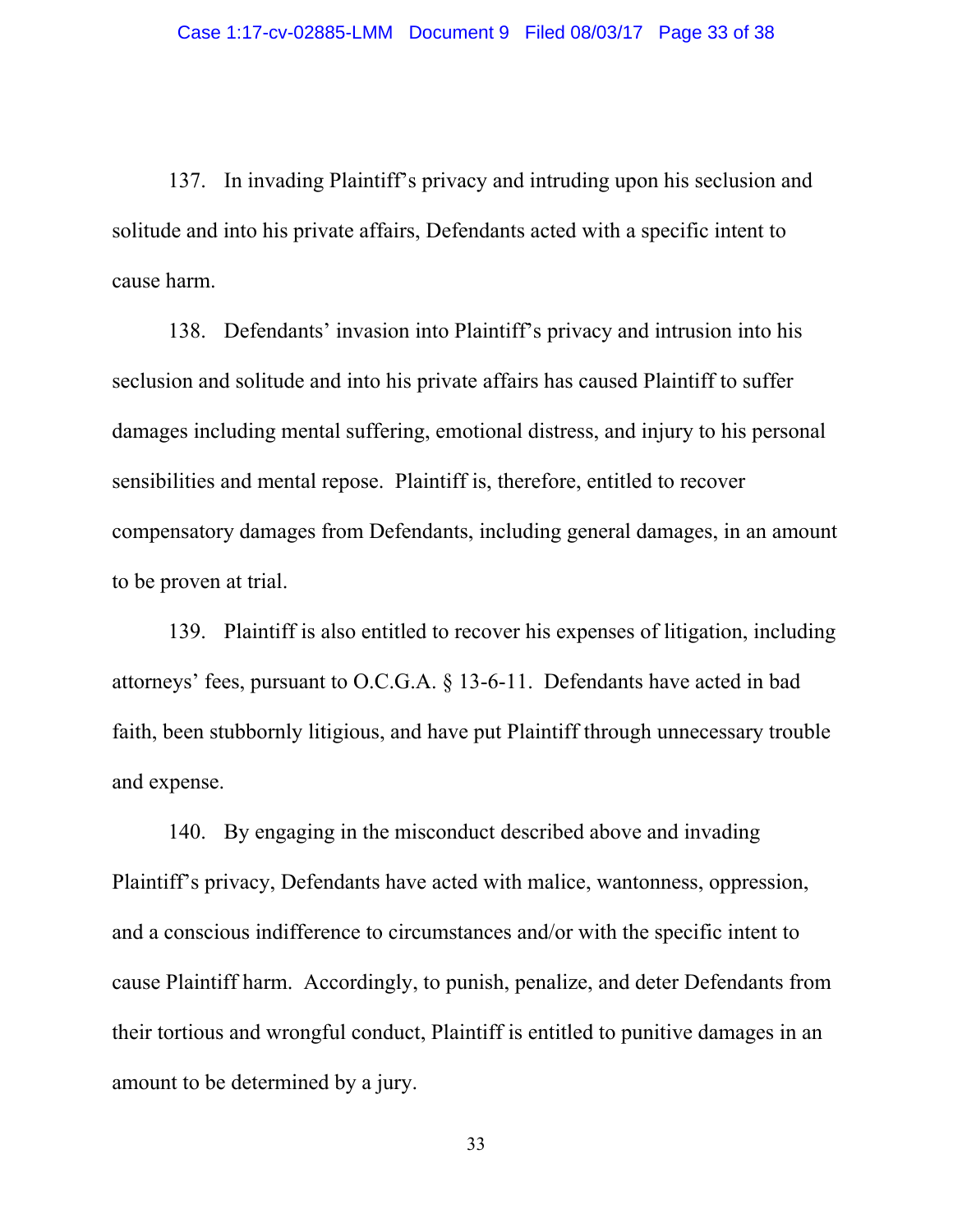# **COUNT SEVEN CIVIL CONSPIRACY**

141. Plaintiff incorporates by reference the allegations contained in paragraphs 1 through 140 of this Complaint as if fully set forth herein.

142. Beginning on or before October 3, 2014 and continuing thereafter, Defendants agreed, schemed, combined, and conspired to commit the acts described herein by unlawful means, including, but not limited to, a violation of O.C.G.A. § 16-8-16, invasion of privacy, and intentional infliction of emotional distress.

143. In furtherance of the above-described agreement, scheme, and conspiracy, Defendants committed unlawful and overt acts described herein.

144. The above-mentioned overt acts committed in furtherance of the above-described agreement, scheme, and conspiracy caused injury and substantial harm to Plaintiff. Plaintiff is, therefore, entitled to recover compensatory damages, including special and general damages, in an amount to be proven at trial.

145. Plaintiff is also entitled to recover his expenses of litigation, including attorneys' fees, pursuant to O.C.G.A. § 13-6-11. Defendants have acted in bad faith, been stubbornly litigious, and have put Plaintiff through unnecessary trouble and expense.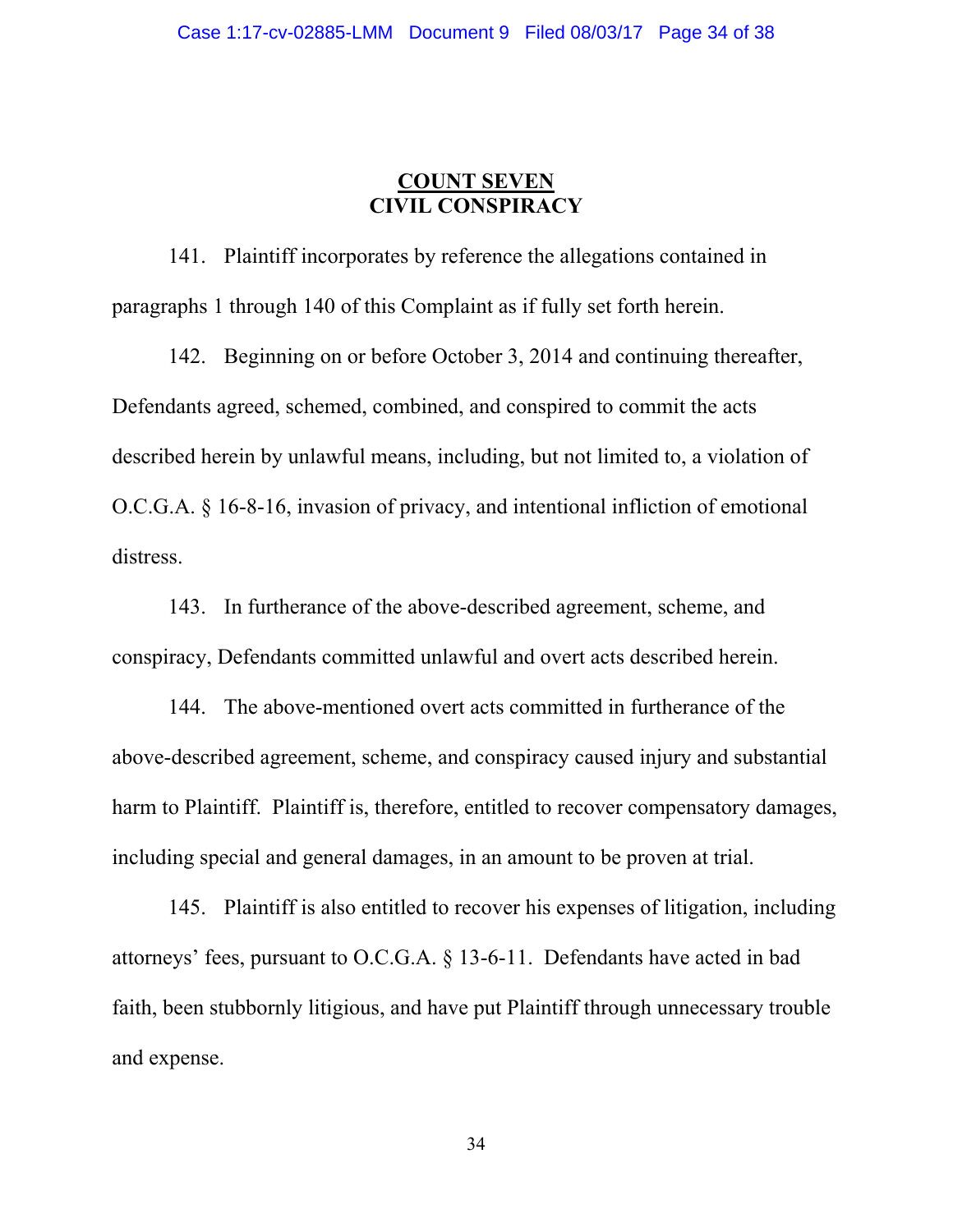146. By engaging in the misconduct described above and engaging in a civil conspiracy, Defendants have acted with malice, wantonness, oppression, and with a conscious indifference to circumstances and/or with the specific intent to cause Plaintiff harm. Accordingly, to punish, penalize, and deter Defendants for their tortious and wrongful conduct, Plaintiff is entitled to punitive damages in an amount to be determined by a jury.

## **PRAYER FOR RELIEF**

WHEREFORE, Plaintiff respectfully requests the following relief:

(i) That a judgment be entered declaring that (1) that there was no confidential and/or fiduciary relationship between Ms. Thompson and Plaintiff; or, alternatively, (2) there was a confidential and/or fiduciary relationship between Ms. Thompson and Plaintiff but Plaintiff never breached such relationship; and

(ii) That judgment be entered in his favor of Plaintiff against both Defendants, jointly and severally, including but not limited to a judgment granting actual damages, statutory damages, treble damages, punitive damages, exemplary damages, attorney's fees, costs of litigation, special damages, general damages, and all other damages provided by Georgia law.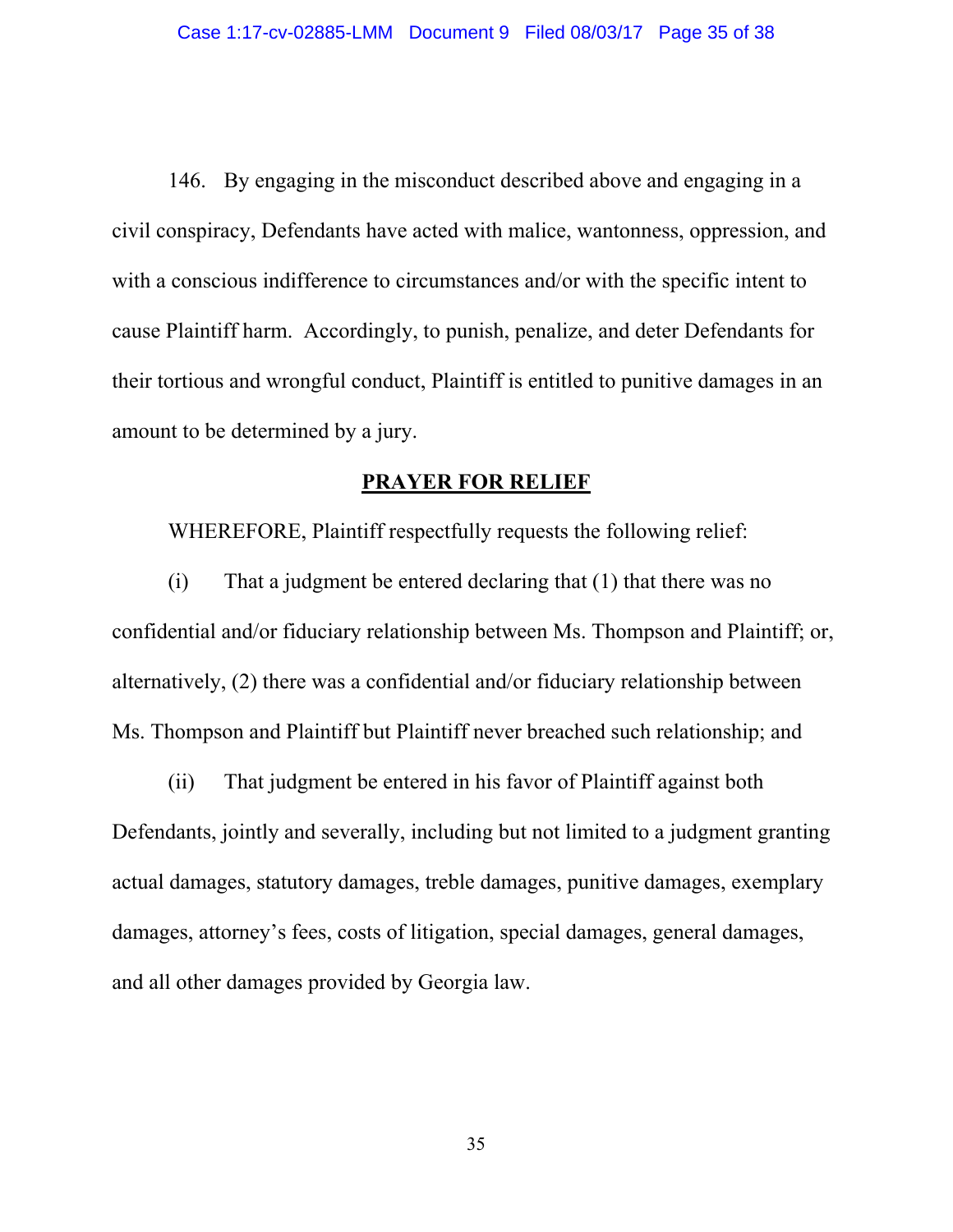(iii) That judgment be entered against all Defendants, jointly and severally, pursuant to 18 U.S.C. § 1964, awarding all damages and relief provided thereunder.

(iv) That a judgment be entered in favor of Plaintiff against all Defendants granting such other further relief as this Court deems just and proper.

## **JURY DEMAND**

 Plaintiff hereby demands that all claims in this Complaint that are proper for presentation to a jury be tried to a jury.

This 3d day of August 2017 Respectfully submitted,

*/s/ Michael R. Boorman*  Michael R. Boorman Georgia Bar No. 067798 HUFF POWELL BAILEY LLC 999 Peachtree Street, N.E., Suite 950 Atlanta, GA 30309 Telephone: 404-892-4022 Fax: 404-892-4033 mboorman@huffpowellbailey.com

 Brian T. Kelly Jonathan Sablone Christopher E. Queenin NIXON PEABODY LLP 100 Summer Street Boston, MA 02110 Telephone: 617-345-1000 Fax: 518-427-2666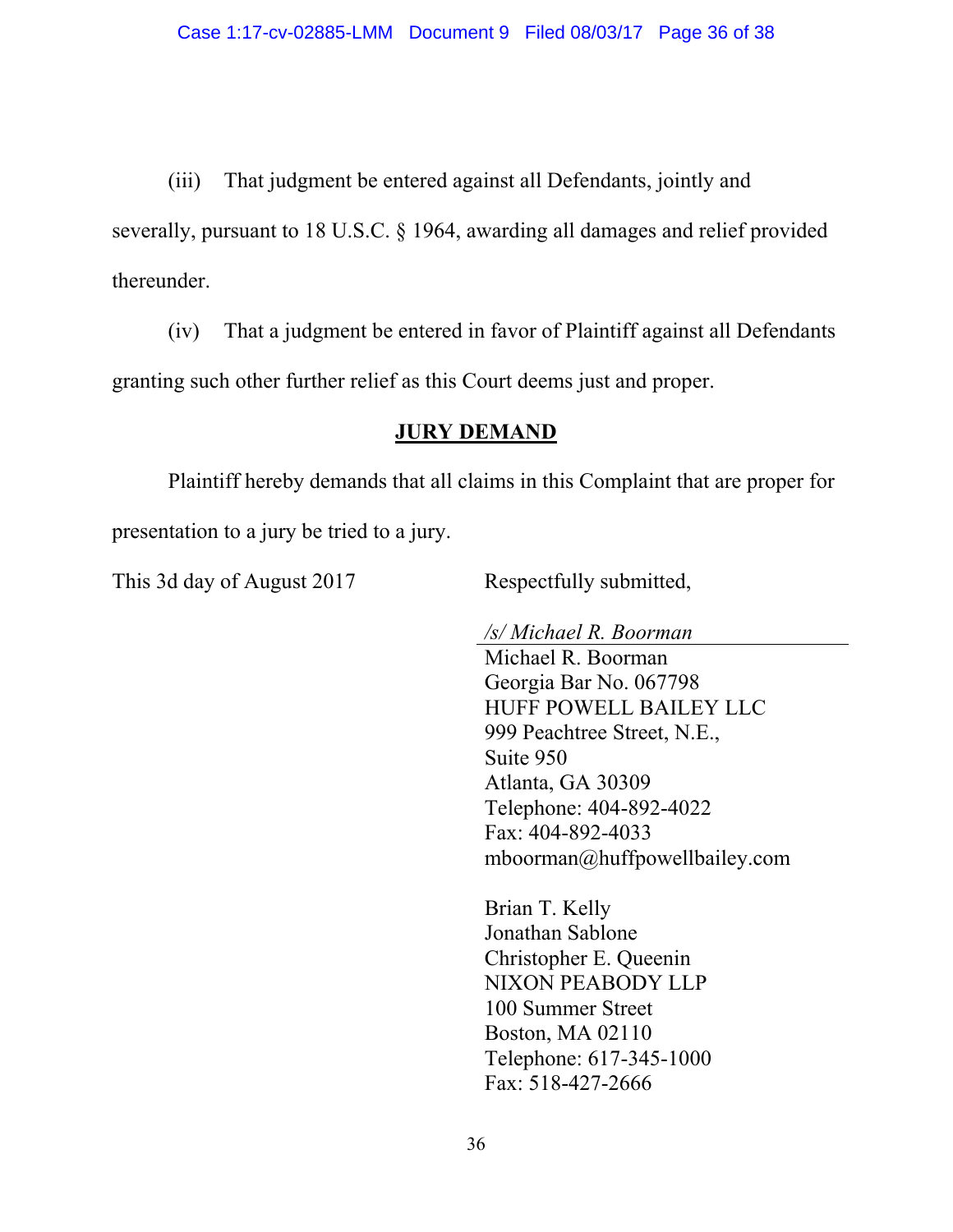bkelly@nixonpeabody.com jsablone@nixonpeabody.com cqueenin@nixonpeabody.com *Pro Hac Vice Applications Pending*